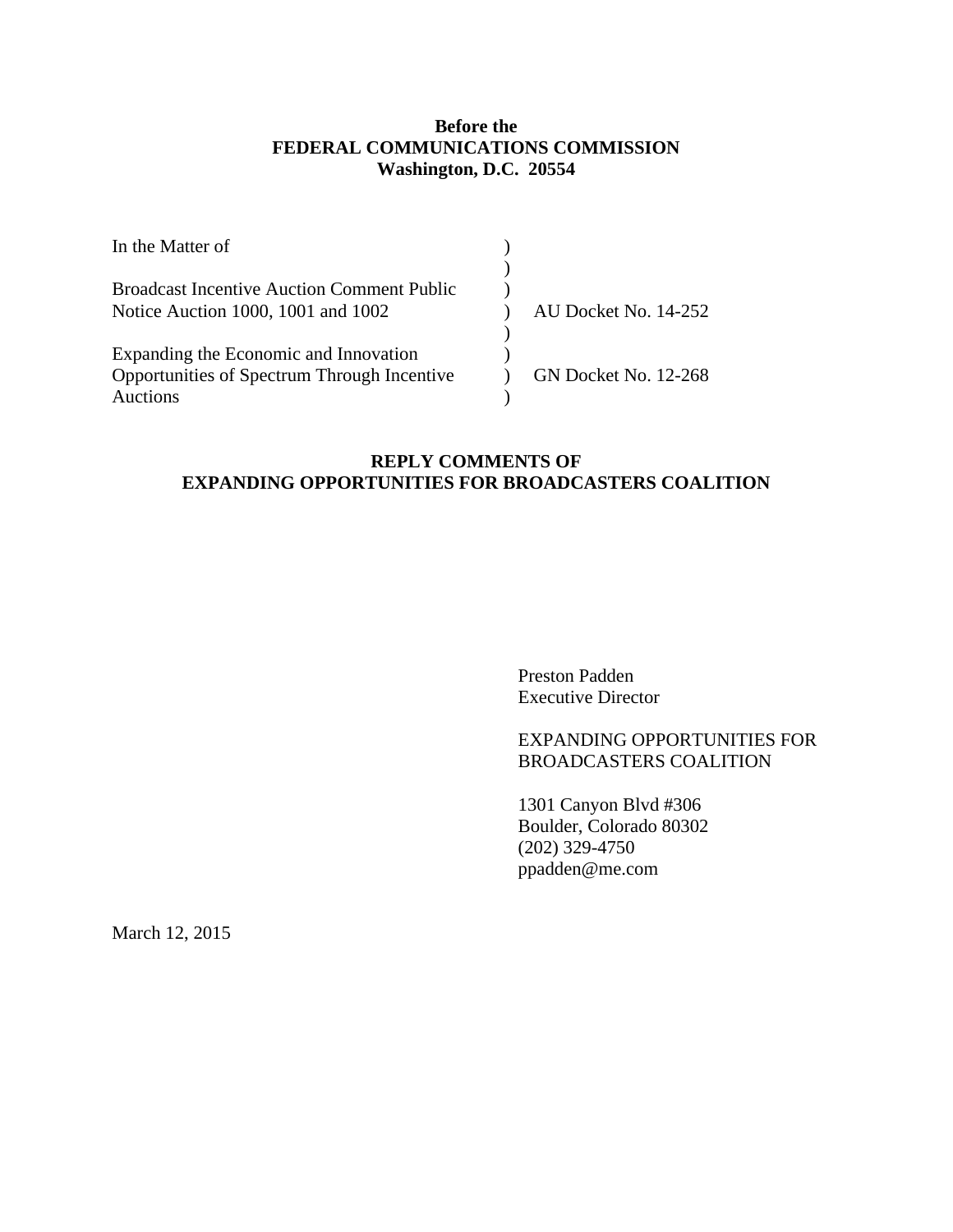#### **EXECUTIVE SUMMARY**

<span id="page-1-2"></span>When the FCC adopts its *Auction Procedures Public Notice*, it will mark a watershed moment for the Incentive Auction. No longer will the auction be just a theoretical possibility and an interesting subject for academic debate; rather, the auction will represent a genuine business opportunity, with real prices, real procedures, and the real possibility of transforming how Americans utilize scarce spectrum resources. With great opportunity, however, comes great challenges, and the opening comments in this proceeding reflect several challenges facing the Commission, namely: (1) how to attract widespread participation among broadcasters particularly those with the greatest impact on the repacking process; and (2) how to maximize the public welfare generated by the Incentive Auction.

Addressing these challenges requires more than just intuition and ideas; it requires analysis of hard facts and scientific data. The FCC prides itself on being a fact-based, datadr[i](#page-1-0)ven agency.<sup>i</sup> In fact, Chairman Wheeler has declared that, to have a successful Incentive Auction, the Commission "[f]irst and foremost . . . must make fact-based policy decisions in an open and transparent manner."[ii](#page-1-1) The Expanding Opportunities for Broadcasters Coalition (the "Coalition") has heeded that call, submitting detailed economic analysis from renowned auction economist Peter Cramton and his team to support the specific policy recommendations proposed by the Coalition. No other party has submitted such detailed, data-driven analysis, tied to specific policy recommendations for the reverse auction.

<span id="page-1-0"></span><sup>i</sup> *See, e.g.*, Remarks of Tom Wheeler, Chairman, FCC at The Ohio State University (Dec. 2, 2013), *available at* http://www.fcc.gov/document/remarks-fcc-chairman-tom-wheeler-ohio-state-university (committing to use the FCC's Congressional authority "in a fact-based, data-driven manner"); Remarks of Tom Wheeler, Chairman, FCC, to Council of Chief State School Officers Legislative Conference (Mar. 17, 2014), *available at*  http://www.fcc.gov/document/chairman-wheeler-remarks-ccsso-legislative-conference (committing to develop "fact-based" E-Rate policies).

<span id="page-1-1"></span>Tom Wheeler, *The Path to a Successful Incentive Auction*, Official FCC Blog (Dec. 6, 2013), http://www.fcc.gov/blog/path-successful-incentive-auction-0 ("Dec. 2013 Blog Post").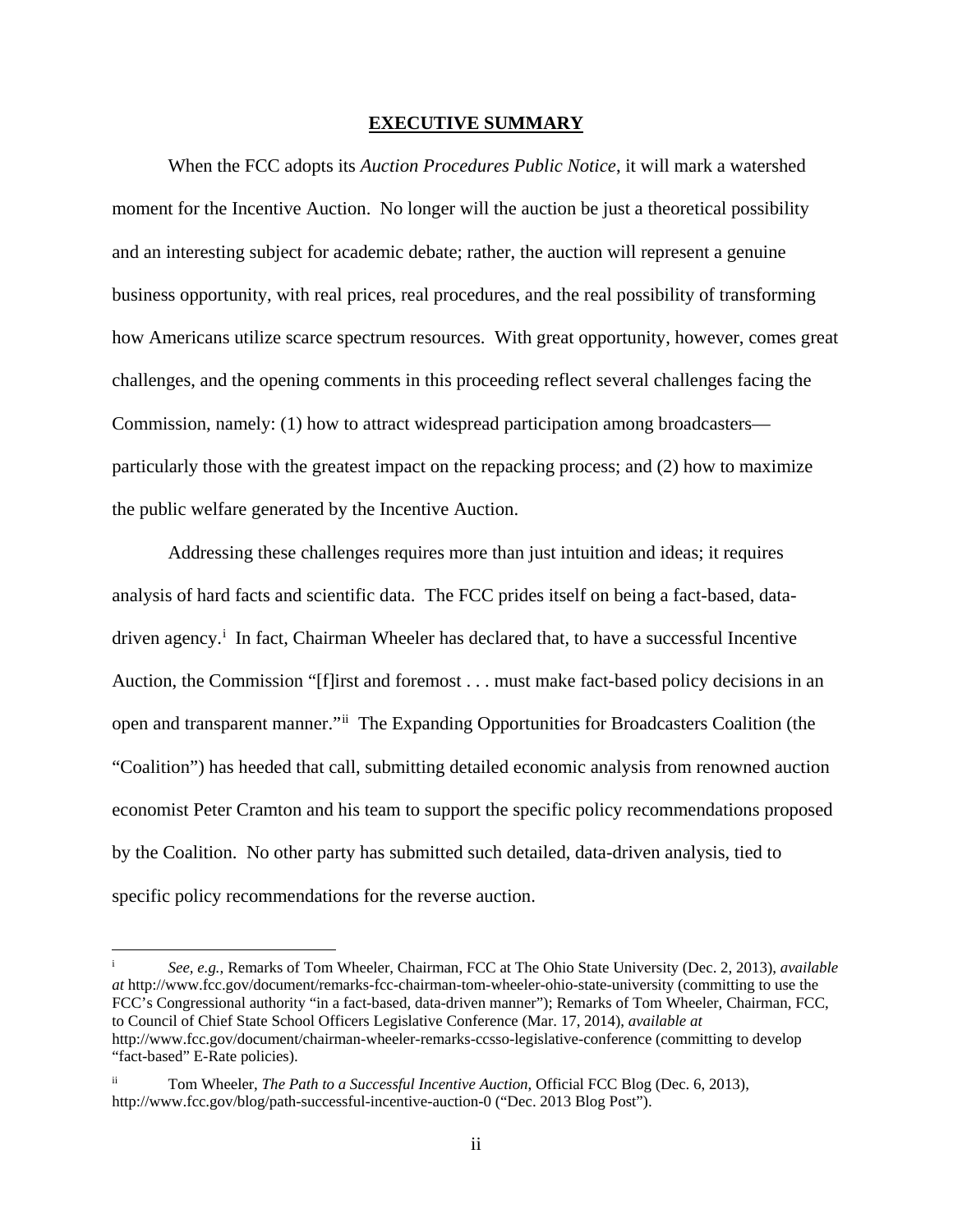Dr. Cramton's analysis, as described in his 61 page Expert Report and extensively detailed in the accompanying 49 page Appendix, conclusively proves that: (1) the Coalition's proposed pricing formula will produce an auction that is more robust and more faithful to the principle, adopted by the Commission in the *Incentive Auction Report and Order*, of paying stations based on their impact on clearing spectrum; (2) the FCC must shift its focus from minimizing all impairment to minimizing impairment in key markets; and (3) the targeted round zero reserve approach proposed by the Coalition clears more spectrum with less impairment than the FCC's complex and under-developed dynamic reserve pricing proposal ("DRP").

The opening comments reflect broad support for the Coalition's proposals. Commenters agree that the auction must be simple, transparent, and fair for broadcast participants. They also agree that the FCC must offer prices reflective of the recent AWS-3 auction to attract substantial broadcaster participation, which will enable the Commission to achieve or exceed its longstanding goal of reallocating at least 126 MHz on a near-nationwide basis while, at the same time, ensuring that a sufficient amount of unimpaired spectrum is available in gateway markets like New York and Los Angeles. And, they almost universally agree that DRP is a prescription for failure that will dampen broadcaster enthusiasm for the auction and create unnecessary impairment that will destroy forward auction values.

The Coalition has provided a blueprint for a wildly successful reverse auction that will produce the win-win-win for wireless providers, broadcasters, and most importantly, consumers, that serves as the impetus for this first-of-its-kind Incentive Auction. It is imperative that the FCC now adopt these data-driven proposals to ensure that the Incentive Auction achieves its full potential.

iii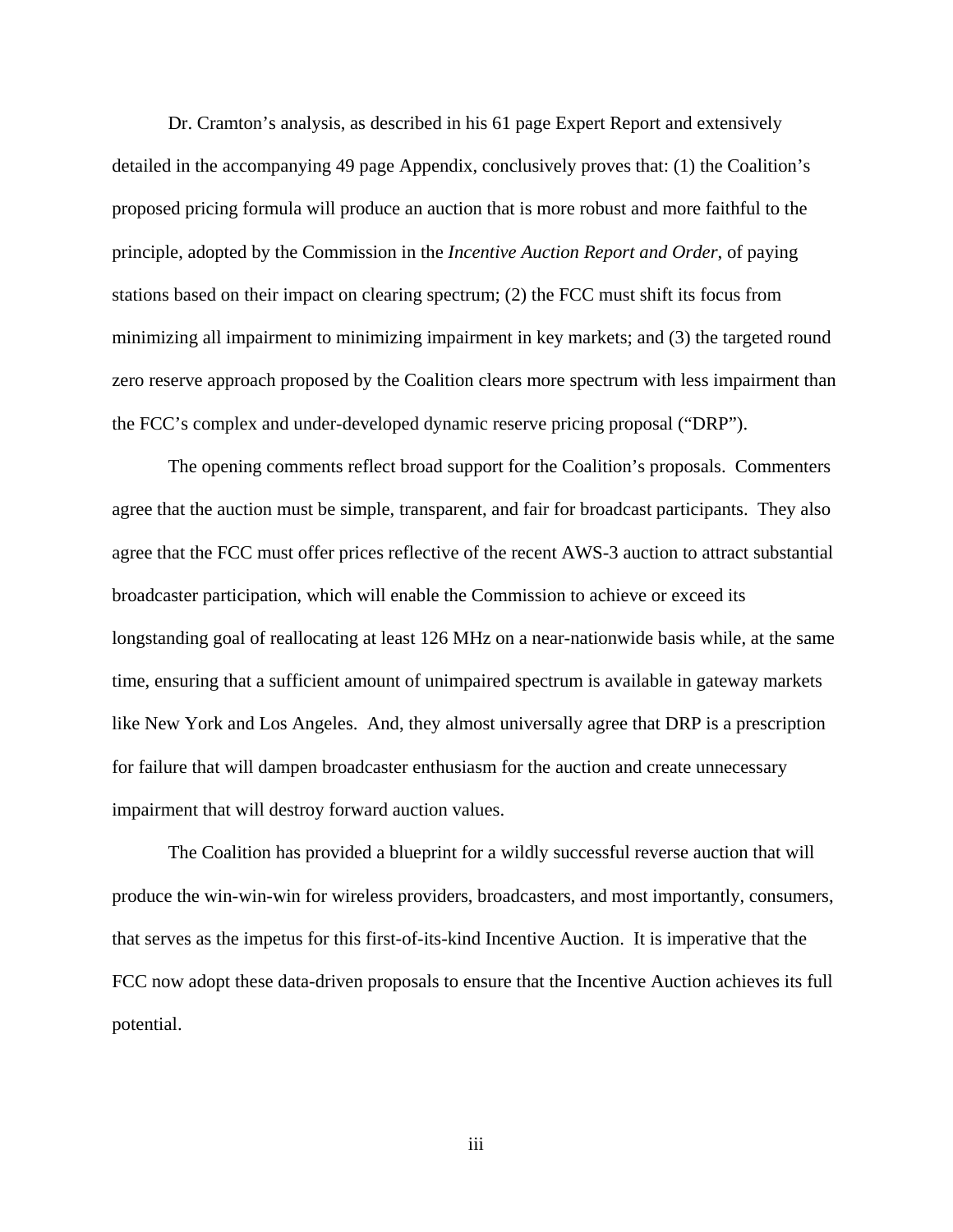# **TABLE OF CONTENTS**

| I.   |                |    | ANY DEVIATION FROM THE FCC'S CURRENT AUCTION TIMELINE<br>WOULD BE UNJUSTIFIED AND HAVE POTENTIALLY DISASTROUS                                                         |
|------|----------------|----|-----------------------------------------------------------------------------------------------------------------------------------------------------------------------|
| II.  |                |    | THE COMMISSION'S PROPOSED PRICING POLICIES MUST BE<br>MODIFIED TO REFLECT THE VALUE OF BROADCAST SPECTRUM. 4                                                          |
| III. |                |    | THE COMMISSION SHOULD MODIFY ITS CLEARING TARGET AND<br>RESERVE PRICING PROCEDURES TO PRIORITIZE REALLOCATION OF<br>UNIMPAIRED SPECTRUM IN THE LARGEST MARKETS, WHERE |
|      | A <sub>1</sub> |    | The Commission Should Adopt a Near-National Clearing Target That                                                                                                      |
|      |                | 1. | Optimizing the Clearing Target to Key Markets Will Maximize                                                                                                           |
|      |                | 2. | Optimizing the Clearing Target to Key Markets Will Not Harm TV                                                                                                        |
|      |                | 3. | The Commission Should Limit Impairment to Forward Auction                                                                                                             |
|      | <b>B.</b>      |    | The Commission Should Either Abandon Reserve Pricing Altogether or<br>Replace Dynamic Reserve Pricing with Round Zero Reserve. 14                                     |
|      |                | 1. | The Commission's DRP Proposal is Irreparably Flawed15                                                                                                                 |
|      |                | 2. | If the Commission Adopts Any Reserve Mechanism, It Should<br>Adopt the Coalition's Round Zero Reserve Proposal17                                                      |
| IV.  |                |    | THE COMMISSION SHOULD INCREASE THE TRANSPARENCY OF THE<br>REVERSE AUCTION TO PROVIDE PRICE DISCOVERY AND INSPIRE                                                      |
| V.   |                |    |                                                                                                                                                                       |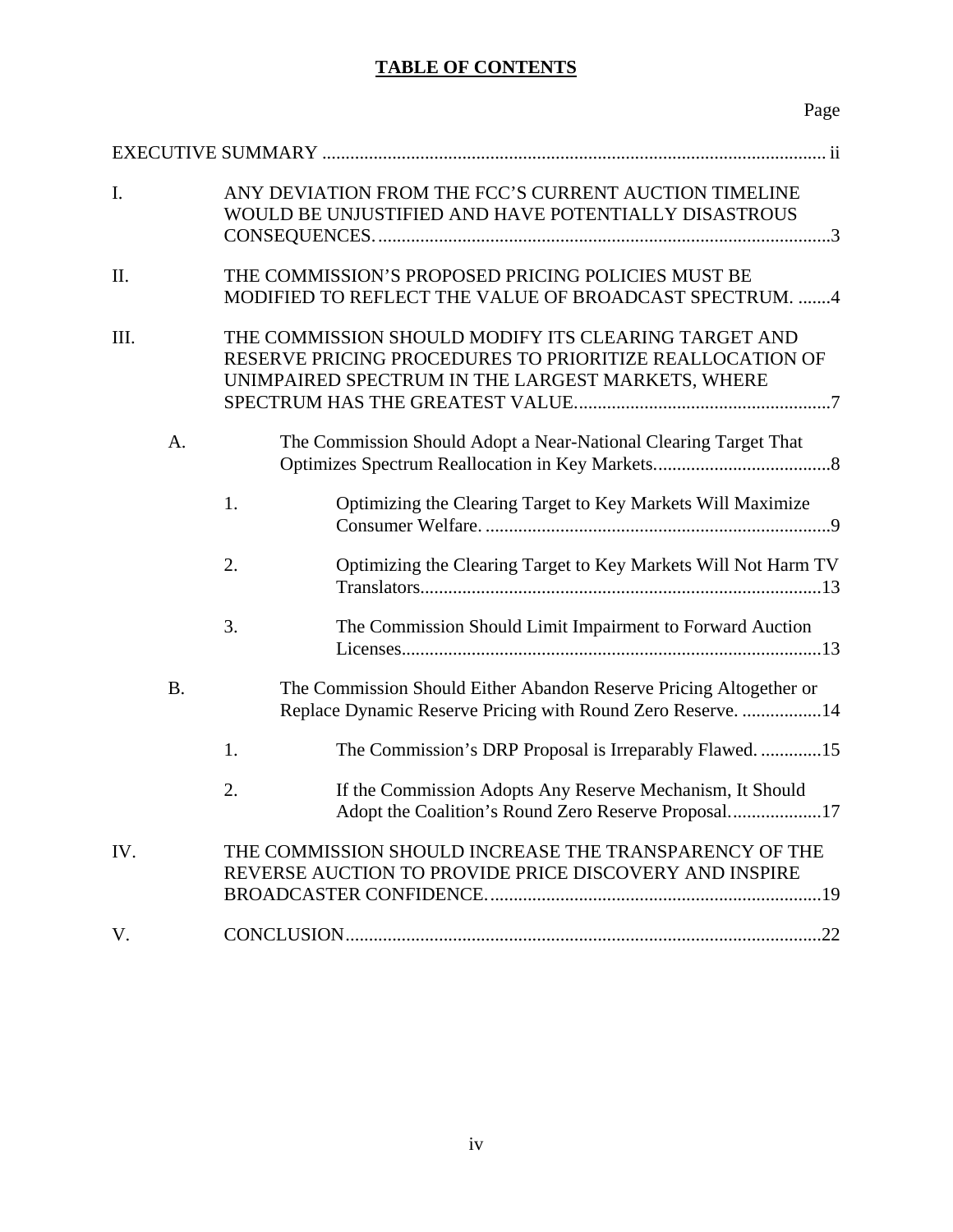# **Before the FEDERAL COMMUNICATIONS COMMISSION Washington, D.C. 20554**

| In the Matter of                                  |                             |
|---------------------------------------------------|-----------------------------|
|                                                   |                             |
| <b>Broadcast Incentive Auction Comment Public</b> |                             |
| Notice Auction 1000, 1001 and 1002                | AU Docket No. 14-252        |
|                                                   |                             |
| Expanding the Economic and Innovation             |                             |
| Opportunities of Spectrum Through Incentive       | <b>GN Docket No. 12-268</b> |
| <b>Auctions</b>                                   |                             |

# **REPLY COMMENTS OF EXPANDING OPPORTUNITIES FOR BROADCASTERS COALITION**

The Expanding Opportunities for Broadcasters Coalition (the "Coalition")<sup>[1](#page-4-0)</sup> submits these replies to comments filed in response to the to the Commission's *Public Notice* in the above-referenced proceedings.<sup>[2](#page-4-1)</sup> It is evident from the opening comments that although the tremendous efforts of the FCC and its Staff have placed the auction on a path to success, there are a number of potential stumbling blocks that could easily derail the process. The Commission must not become complacent and allow these issues to fester to the point that they threaten the success of the auction and the corresponding public interest benefits. Rather, the agency must continue to work diligently toward an auction that will maximize the amount of spectrum transferred for mobile broadband use and the value of that spectrum to consumers.

<span id="page-4-0"></span>Pursuant to the Public Notice issued on December 18, 2012 (DA 12-2040), these comments represent the views of a coalition of broadcasters who own or have financial interests in more than 85 auction-eligible stations and who desire to remain anonymous at this time. Together, the Coalition members own both full power and Class A television stations in a number of markets, including stations in eight of the ten largest DMAs. The individual members of the Coalition may not agree with all positions taken in these comments. The Coalition's name and mailing address are provided in accordance with Section 1.419 of the Commission's rules. See 47 C.F.R. § 1.419(d).  $\overline{a}$ 

<span id="page-4-1"></span><sup>2</sup> *See In the Matter of Broadcast Incentive Auction Comment Public Notice Auction 1000, 1001 and 1002; Expanding the Economic and Innovation Opportunities of Spectrum Through Incentive Auctions*, AU Docket No. 14-252 & GN Docket No. 12-268, FCC 14-191 (rel. Dec. 17, 2014) ("*Comment PN*").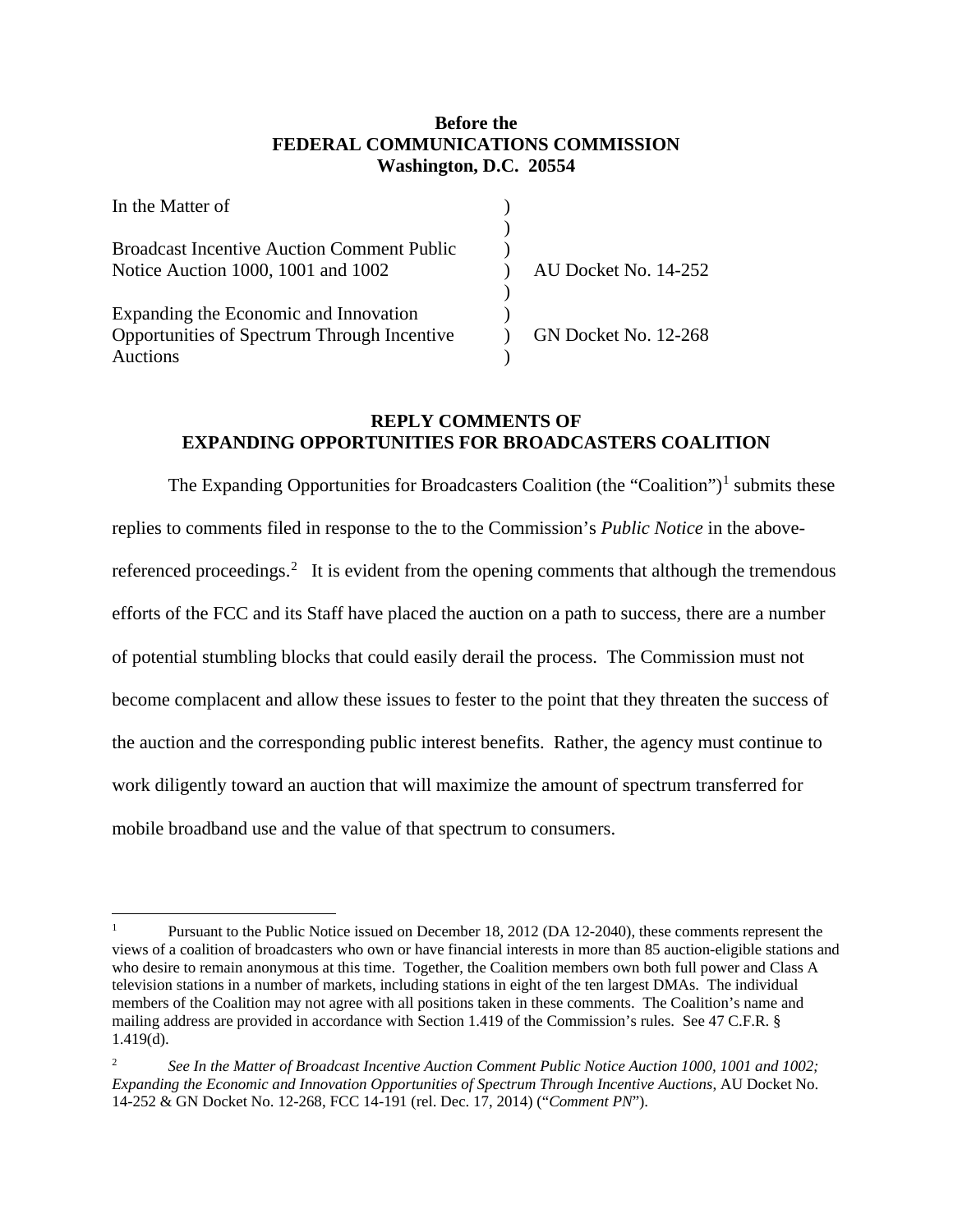Specifically, the FCC must not allow further delay to disrupt the auction's progress. Broadcasters and wireless providers alike are increasingly focused on the auction, and the Commission should do everything in its power to seize that momentum. This requires more than just completing the many ongoing proceedings currently pending before the agency: it also requires adopting policies that convert interest into action and that avoid needless litigation that could cast a cloud of uncertainty over the auction and its results.

Not only must the FCC move quickly, but it must move wisely. The Commission must continue to focus on adopting procedures that both encourage broadcaster participation and promote the value of reclaimed spectrum. Pricing remains the primary determinant of whether broadcasters will participate in the auction in sufficient numbers. As many broadcasters (and other commenters) have made clear, simply throwing out high prices is not sufficient if those prices either are not attainable or if the path to obtaining those prices is fraught with uncertainty. To address these concerns, the FCC must simplify the procedures for everything from setting the initial clearing target to reserve pricing to participating in the auction. The Commission must focus not only on reclaiming a large volume of broadcast spectrum, but also on reclaiming the most valuable spectrum by setting a clearing target that prioritizes maximizing unimpaired spectrum in key markets. It must also remove or replace dynamic reserve pricing ("DRP"). DRP is a key source of broadcaster anxiety. If left unchanged, DRP will simultaneously ensure that the FCC's price offers to broadcasters are illusory while also creating unnecessary impairment that will destroy the value of spectrum sold in the forward auction. Finally, the Commission must substantially increase broadcaster visibility into the reverse auction.

Revising the proposed formula for calculating broadcaster starting prices, substituting RZR for DRP, and increasing the transparency of the reverse auction will generate more

2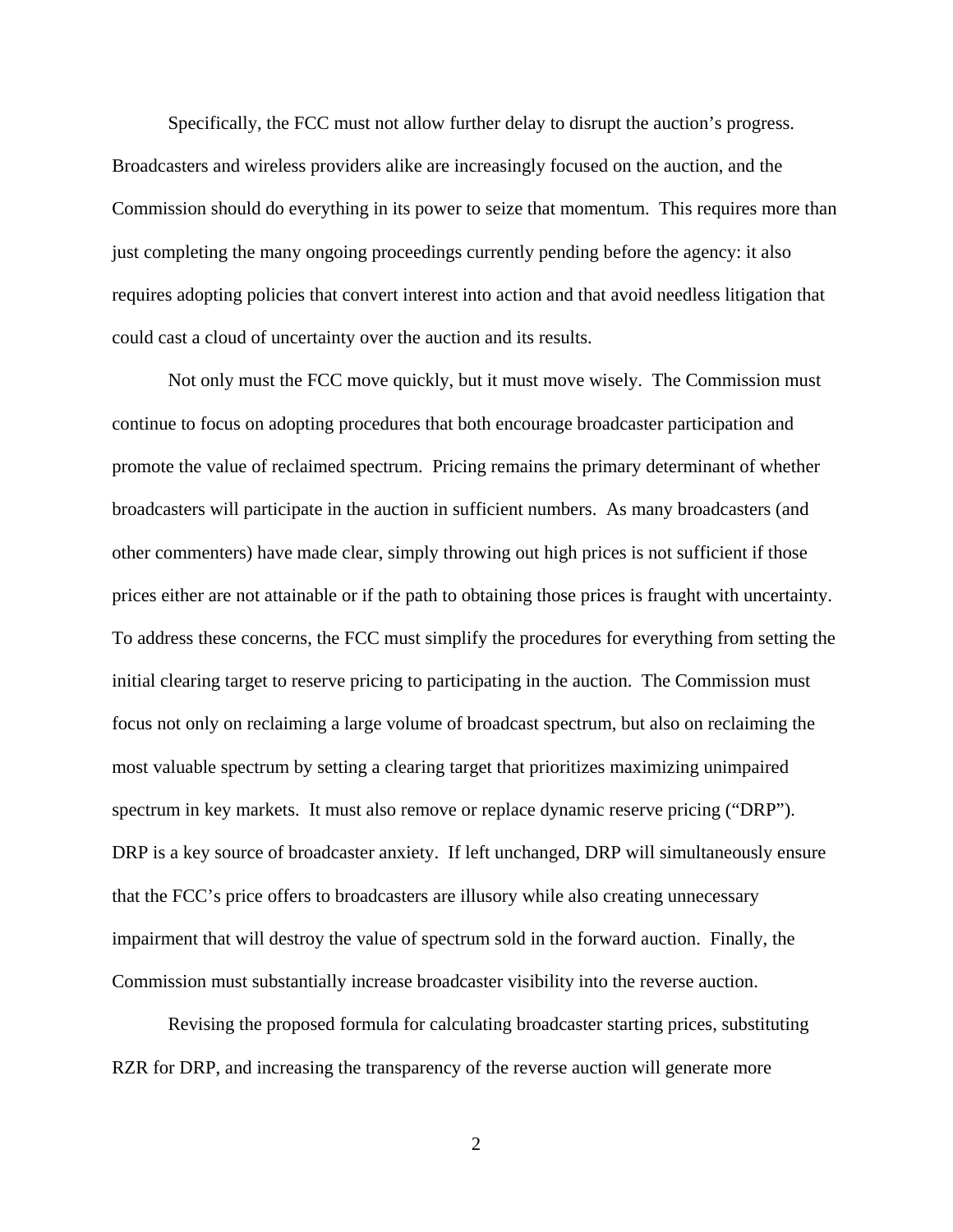broadcaster enthusiasm and reduce the number of potential legal obstacles to achieving the FCC's goal of conducting the Incentive Auction in 2016. The Commission should adopt these and the other recommendations set forth in the Coalition's opening comments and described in further detail below.

# <span id="page-6-0"></span>**I. ANY DEVIATION FROM THE FCC'S CURRENT AUCTION TIMELINE WOULD BE UNJUSTIFIED AND HAVE POTENTIALLY DISASTROUS CONSEQUENCES.**

The record overwhelmingly supports the conclusion that the Commission should not depart from its plan to accept broadcaster registrations this year and commence the auction in Early 2016. The Commission has already twice delayed the Incentive Auction: first from 2014 to mid-2015 and then to the current plan of Early  $2016$ .<sup>[3](#page-6-1)</sup> Any further delay would be unwarranted and costly.

First, there is no basis to delay the auction. As a result of the herculean efforts of the FCC and its Staff, the multitude of proceedings that must be resolved before the auction are all on track to be completed by the end of this year. Additionally, concerns about the wireless industry's capacity to support another auction are misplaced. Wireless carriers have both the incentive and the ability to secure an abundance of capital to bid for the superior spectrum that will be available in the Incentive Auction. $<sup>4</sup>$  $<sup>4</sup>$  $<sup>4</sup>$  In fact, the record reflects a consensus among</sup>

<span id="page-6-1"></span>Dec. 2013 Blog Post (expressing support for "a successful auction in the middle of 2015"); Gary Epstein, *Incentive Auction Progress Report*, Official FCC Blog (Oct. 24, 2014) (announcing plans to "accept[] applications for the auction in the fall of 2015 and start<sup>[]</sup> the auction in early 2016").

<span id="page-6-2"></span><sup>4</sup> *See* Kagan Media Appraisals, *Can the FCC Attract a Full House for the 2016 Broadcast Incentive Auction?* (Feb. 11, 2015) ("Kagan White Paper"), Exhibit A to Comments of Expanding Opportunities for Broadcasters Coalition, AU Docket No. 14-252, GN Docket No. 12-268 (Feb. 19, 2015) ("EOBC Comments"); The Brattle Group, *On Track: Benefits from the Incentive Auction* 5 (Feb. 20, 2015) ("Brattle Report"), attached to Comments of LocusPoint Networks, LLC, AU Docket No. 14-252, GN Docket No. 12-268 (Feb. 20, 2015) ("LPN Comments").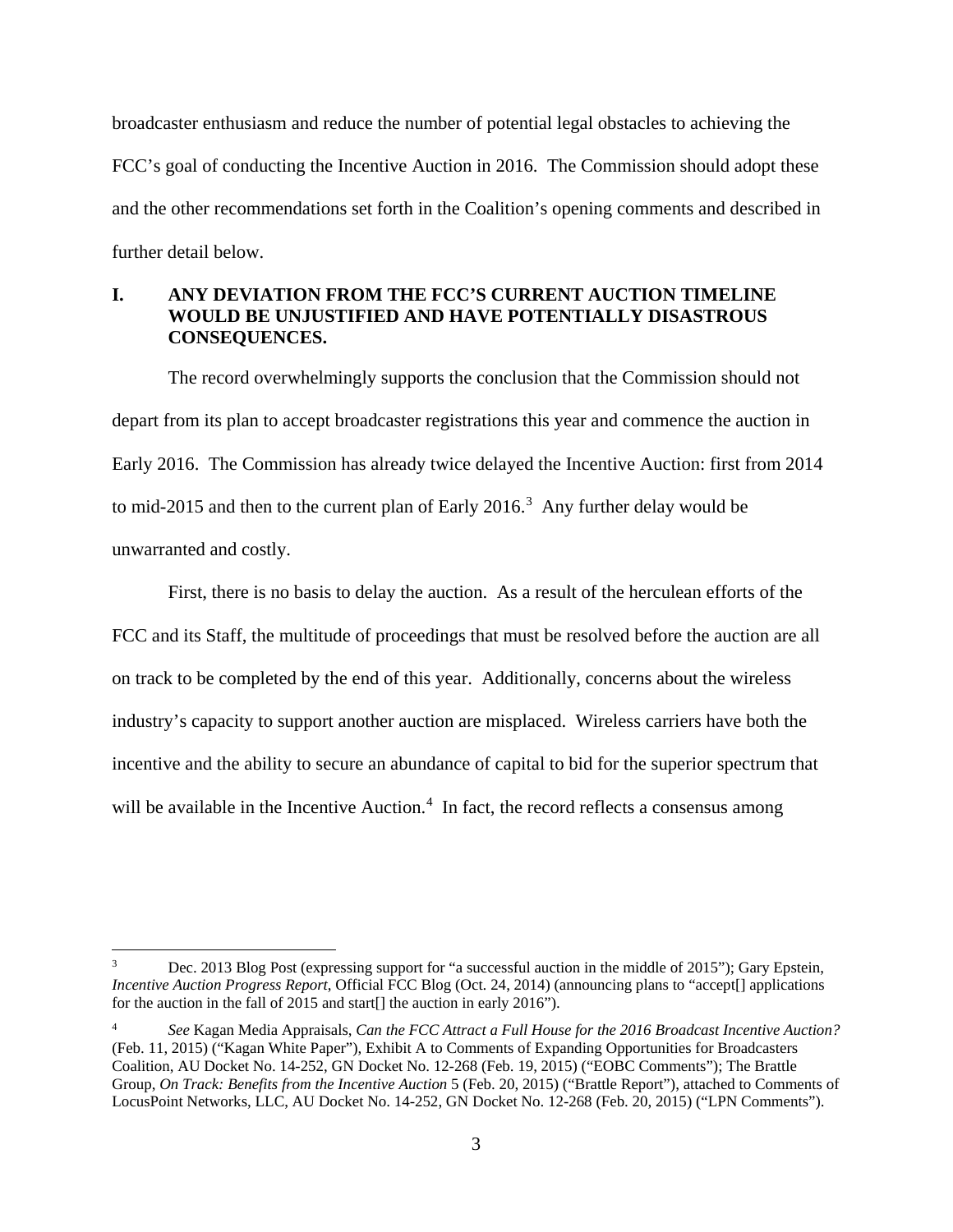respected experts that a forward auction in 2016 will generate a minimum of \$60-80 billion—and perhaps significantly more.[5](#page-7-1)

Moreover, the cost of delay would be substantial. The spectrum that the FCC will be auctioning in the Incentive Auction originally was slated for reallocation by 2015.<sup>[6](#page-7-2)</sup> According to a study by The Brattle Group, any further delay in the auction "will defer deployments into the future, resulting in lost revenue and consumer welfare [that] quickly add[s] up and could easily approach \$200 billion."<sup>[7](#page-7-3)</sup> The record makes clear that this concern is particularly acute for small and rural wireless providers, which will be able to use 600 MHz spectrum to expand their coverage and "ensure that consumers in the most rural areas can have access to the most up-todate fixed and mobile wireless broadband applications."[8](#page-7-4) Accordingly, the public interest demands conducting the auction in accordance with the current timeline, and the Commission should do everything within its power to facilitate this result.

# <span id="page-7-0"></span>**II. THE COMMISSION'S PROPOSED PRICING POLICIES MUST BE MODIFIED TO REFLECT THE VALUE OF BROADCAST SPECTRUM.**

The initial comments establish that the FCC's proposed pricing policies will not produce market-based prices for broadcasters. As an initial matter, numerous commenters agree that the formula the Commission has proposed to calculate each station's volume does not properly account for its "impact on the repacking process," as required by the *Incentive Auction R&O*.

<span id="page-7-1"></span><sup>5</sup> Kagan White Paper at 8 (estimating that 600 MHz auction receipts "could well be in the \$60-80 billion range"); Brattle Report at 12-13 (projecting average forward auction prices of at least \$2.00 MHz-pop, resulting in total revenue of \$62 billion); Peter Cramton, Hector Lopez, David Malec, and Pacharasut Sujarittanonta, *Design of the Reverse Auction in the FCC Incentive Auction* 20 (Feb. 19, 2015) ("Cramton Expert Report I"), EOBC Comments, Ex. B (projecting that revenue for 10 blocks of 600 MHz spectrum should be at least \$84.9 billion).

<span id="page-7-2"></span><sup>6</sup> EOBC Comments at 9 (citing FCC, *Connecting America: The National Broadband Plan* 84, 88-93 (2010), *available at* http://transition.fcc.gov/national-broadband-plan/national-broadband-plan.pdf).

<span id="page-7-3"></span><sup>7</sup> Brattle Report at 5.

<span id="page-7-4"></span><sup>8</sup> *See* Comments of Rural Wireless Association, Inc. and NTCA – The Rural Broadband Association, AU Docket No. 14-252, GN Docket No. 12-268 (Feb. 20, 2015) ("RWA-NTCA Comments"), at 6 ("Small and rural wireless providers represented by the Associations are preparing for an early 2016 auction and any delay will substantially and negatively impact business plans and opportunities.").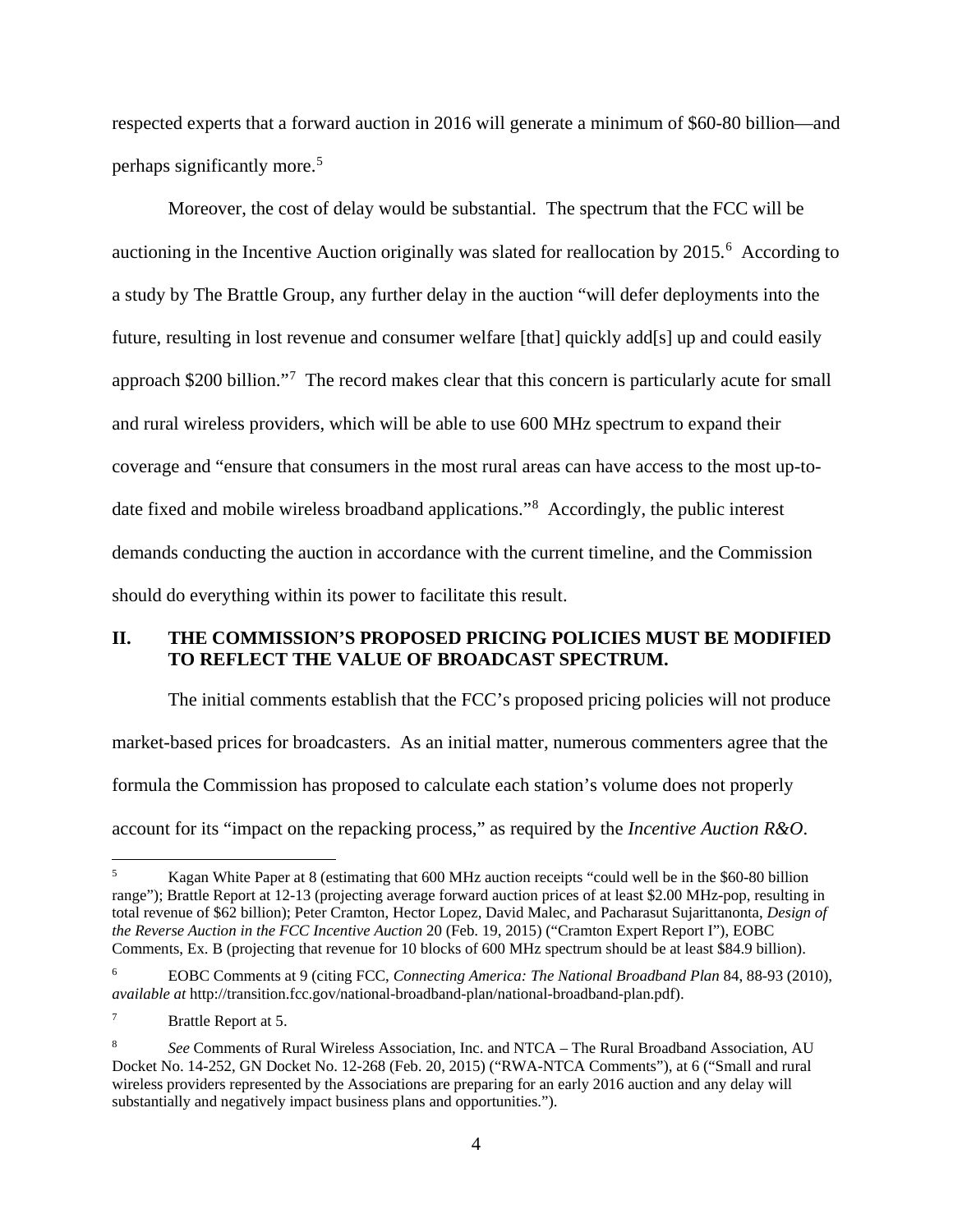The comments include a number of proposed alternatives—some that would mark a radical departure from the formula proposed in the *Comment PN* and others that are more in the spirit of minor adjustments—all of which appear to be superior to the FCC's proposal. Additionally, the commenters agree that the Commission should adopt smaller price decrements to allow for price discovery and to ensure that the prices paid to broadcasters better reflect market outcomes.

The FCC's proposed volume metric includes two equally weighted components—the population within a station's interference-free service contour and the count of stations with which a station cannot be repacked on a given channel. A number of commenters echoed the EOBC's concern about the weight that the Commission's formula places on the population that a station serves over-the-air.<sup>[9](#page-8-0)</sup> As the Coalition explained in its opening comments, the interference-free population covered by a station's contour has nothing to do with the station's 'impact on the repacking process.'"[10](#page-8-1) In fact, the population component actually harms consumer welfare by needlessly increasing the amount of over-the-air broadcast television service lost to achieve the same spectrum reallocation.<sup>11</sup>

Perhaps more importantly, the FCC's proposed formula is less robust and increases the chance that the Commission will not be able to repurpose the most efficient amount of spectrum

<span id="page-8-0"></span><sup>9</sup> *See* Comments of Local Media TV Holdings, LLC, AU Docket No. 14-252, GN Docket No. 12-268 (Feb. 19, 2015) ("LMTV Comments"), at 7 ("By attaching undue weight to Interference-free POPs, the agency risks paying some stations unnecessarily and having harder-to-repack stations drop out prematurely."); LPN Comments at 5-7 ("Adopting the proposed formula, which gives equal weight to the population factor, will lead to a less efficient auction in which the Commission [has] to pay higher prices to stations with lesser repacking impacts."); Comments of Marquee Broadcasting, Inc., AU Docket No. 14-252, GN Docket No. 12-268 (Feb. 20, 2015), at 4 ("The value of interference outweighs the value of the population."); Comments of Milachi Media, LLC, AU Docket No. 14-252, GN Docket No. 12-268 (Feb. 20, 2015) ("Milachi Comments"), at 2-4 ("There simply is no evidence of any correlation between the population served by a station and its impact on the repacking process."); Comments of Trinity Broadcasting Network, AU Docket No. 14-252, GN Docket No. 12-268 (Feb. 20, 2015) ("TBN Comments"), at 3 ("The key determinant for a station's value should be its impact on the repacking process. Giving equal weight to a covered population factor can lead to the anomalous result of assigning a higher relative value to a station with a lesser repacking impact merely because it happens to cover a larger population.").  $\overline{a}$ 

<span id="page-8-1"></span><sup>&</sup>lt;sup>10</sup> EOBC Comments at 19-20.

<span id="page-8-2"></span><sup>&</sup>lt;sup>11</sup> *Id.* at 25-26.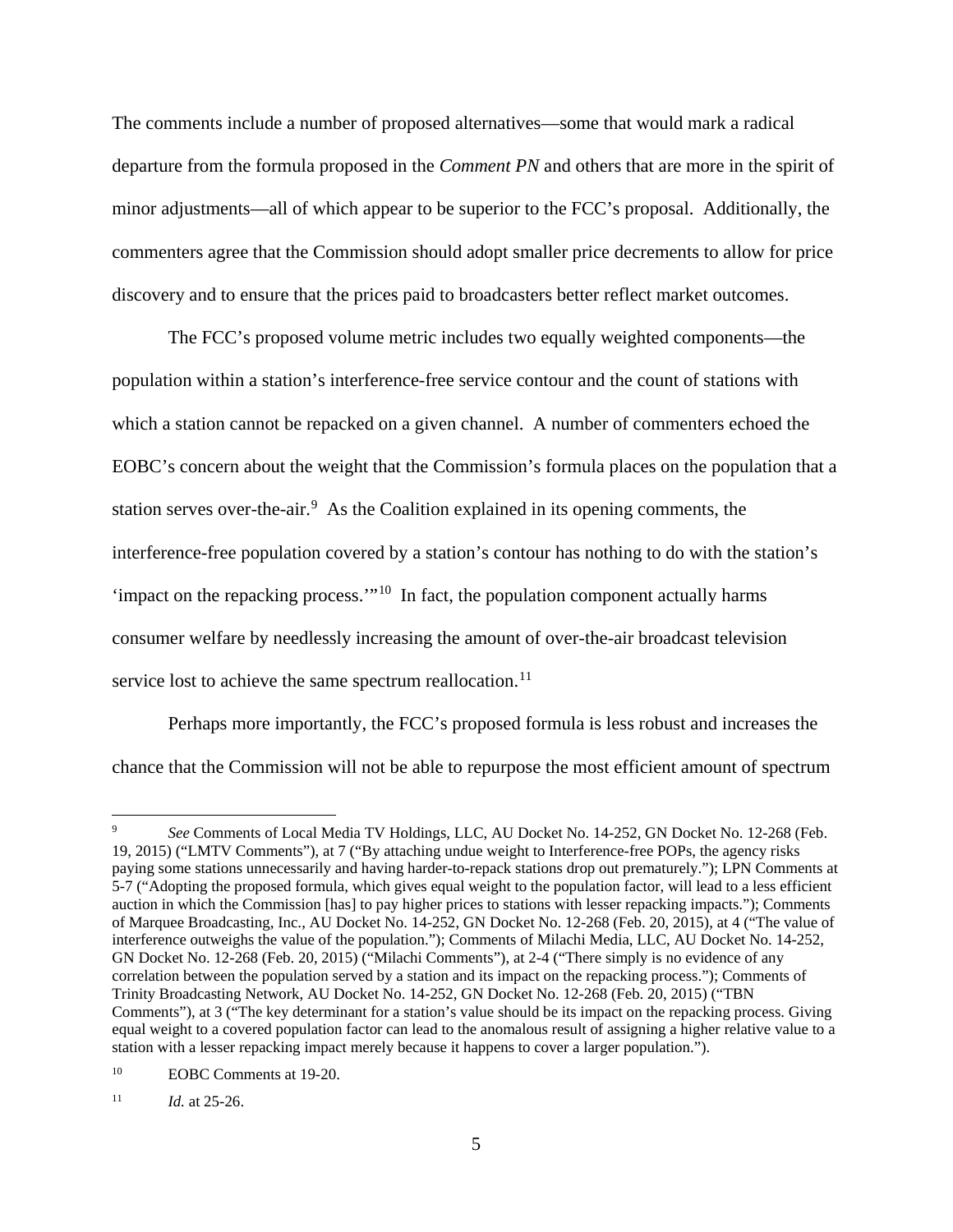that market demand will support. Updated simulations performed by The Cramton Team confirm that "higher opening and RZR prices greatly increase the likelihood of a successful auction."<sup>[12](#page-9-0)</sup>

Several commenters encourage the FCC to abandon the population metric altogether.<sup>[13](#page-9-1)</sup> LMTV offers, as an alternative, an approach based on the "relative domain file" for a station.<sup>14</sup> This method, like the "freeze probability" method proposed by the Coalition, flows directly from the FCC's constraint files. Nevertheless, the updated analysis by The Cramton Team found that "freeze volume did not perform significantly better than reweighted volume,"[15](#page-9-3) and we would expect a similar result from LMTV's domain approach. Accordingly, although the Coalition believes that either approach is superior to the proposal in the *Comment PN*, the Commission could achieve a similar result by simply rebalancing its formula as proposed in the EOBC Compromise Proposal.

The EOBC Compromise Proposal permits the FCC to preserve the fundamental structure of its proposed formula—including the use of a population component—while still using a formula that is more consistent with the policies adopted in the *Incentive Auction Report & Order* and that produces more desirable results. As the Coalition explained, "[b]y rebalancing the volume inputs, the EOBC Compromise Proposal places a greater emphasis on how a station affects 'the availability of channels in the repacking process and, therefore, the value of a station's bid to voluntarily relinquish spectrum usage rights.'"[16](#page-9-4) Moreover, the EOBC

<span id="page-9-0"></span><sup>12</sup> Peter Cramton, Hector Lopez, David Malec, and Pacharasut Sujarittanonta, *Design of the Reverse Auction in the FCC Incentive Auction* 10 (Mar. 12, 2015) ("Cramton Expert Report II").

<span id="page-9-1"></span><sup>13</sup> *See* LMTV Comments at 7; LPN Comments at 5-7; Milachi Comments at 2-4.

<span id="page-9-2"></span><sup>&</sup>lt;sup>14</sup> LMTV Comments at 6-7.

<span id="page-9-3"></span><sup>15</sup> *See* Cramton Expert Report II at 39.

<span id="page-9-4"></span><sup>16</sup> EOBC Comments at 25 (quoting *Expanding the Economic and Innovation Opportunities of Spectrum Through Incentive Auctions*, Report and Order, 29 FCC Rcd. 6567 ¶ 450 (2014) ("*Incentive Auction R&O*")).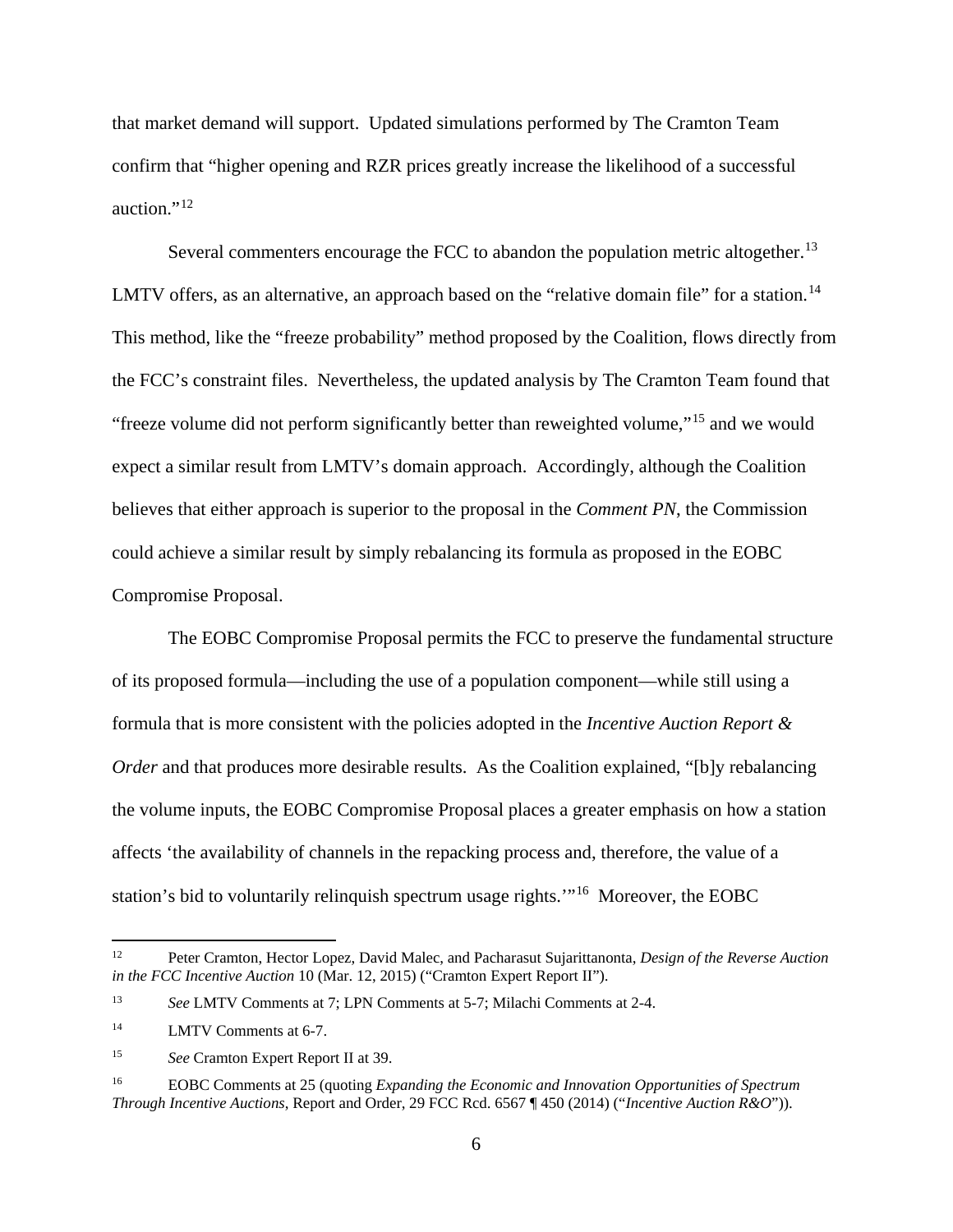Compromise Proposal will increase the likelihood that the Commission will receive enough volunteers to maximize spectrum reallocation while minimizing the loss of broadcaster coverage.[17](#page-10-1) 

To further improve the robustness of the auction, the agency should also increase the base block price to better reflect the unmistakable price signals from the AWS-3 auction.<sup>[18](#page-10-2)</sup> The Coalition supports an increase from the current base clock price of \$900 to somewhere between \$1,100 and \$1,500. The record also supports the Coalition's proposals to adopt bid increments of one percent per round.<sup>[19](#page-10-3)</sup>

# <span id="page-10-0"></span>**III. THE COMMISSION SHOULD MODIFY ITS CLEARING TARGET AND RESERVE PRICING PROCEDURES TO PRIORITIZE REALLOCATION OF UNIMPAIRED SPECTRUM IN THE LARGEST MARKETS, WHERE SPECTRUM HAS THE GREATEST VALUE.**

Broadcaster and wireless commenters alike expressed grave concerns both about the amount of impairment that the FCC is proposing to accept in the new 600 MHz band and the manner in which that impairment is created. Although commenters disagreed about the appropriate level of impairment, they were uniform in the belief that the 20 percent impairment threshold proposed by the Commission is too great and could harm broadcasters while, at the same time, devaluing the spectrum that the FCC is attempting to reallocate. Commenters were particularly troubled by the Commission's proposal to use "dynamic reserve pricing" as a blunt tool to drive down broadcaster prices and, in the process, create potentially substantial amounts of additional impairment.

<span id="page-10-1"></span>*Id.* at 25-26.  $17$ 

<span id="page-10-2"></span>See id. at 26-27; Comments of National Association of Broadcasters, AU Docket No. 14-252, GN Docket No. 12-268 (Feb. 20, 2015) ("NAB Comments"), at 2 (encouraging the Commission to "consider incorporating the results of that auction in its opening bid prices").

<span id="page-10-3"></span><sup>&</sup>lt;sup>19</sup> *See LPN Comments at 11 (recommending "a price decrement of no higher than one percent per round");* TBN Comments at 5-6 (observing that even a three percent decrement "will force broadcasters – many of whom are not experienced in participating in FCC auctions – into making momentous decisions on whether to accept large reductions in price offers, especially in the early rounds of the reverse auction").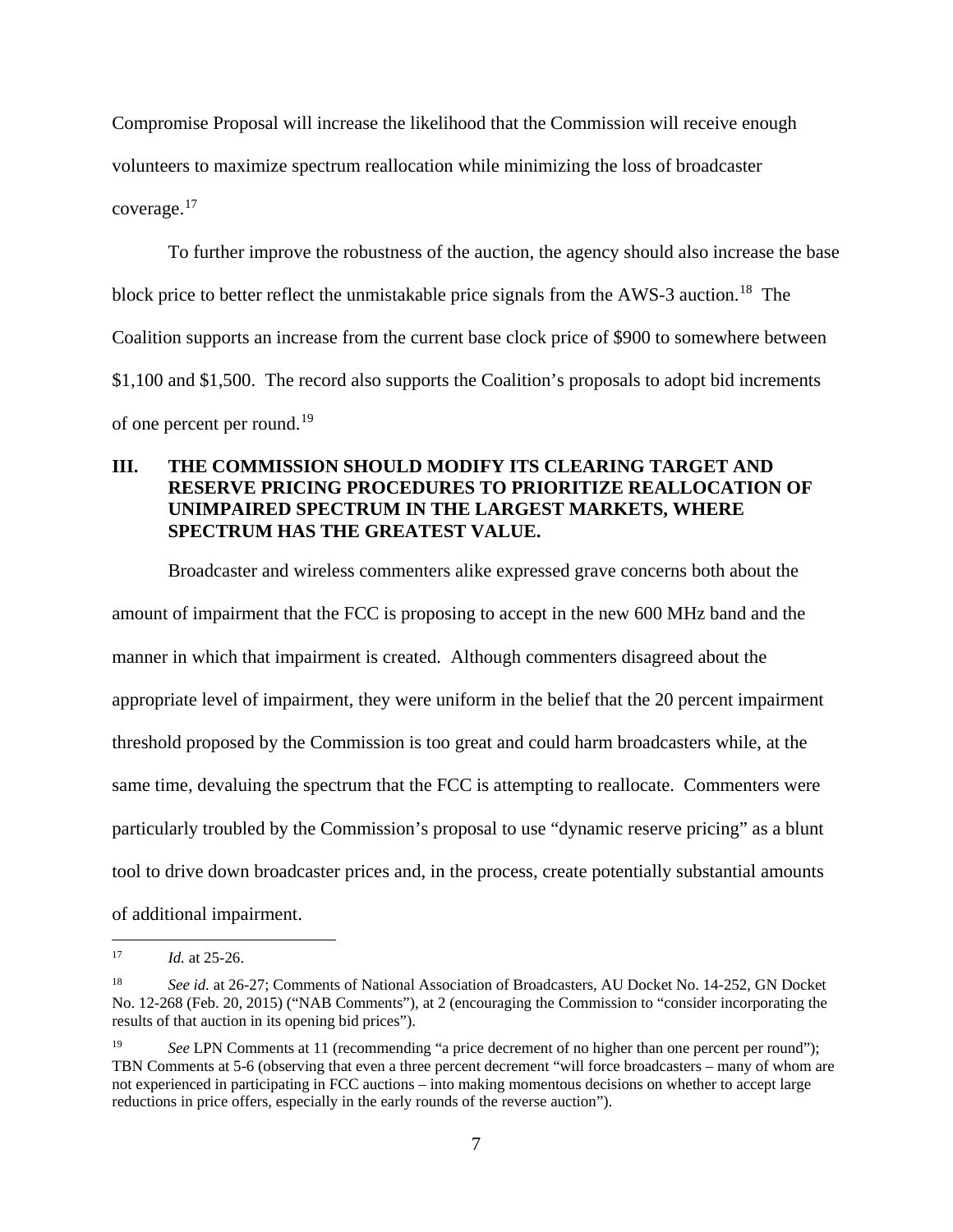When discussing impairment, it is important to distinguish between *necessary* impairment and *artificial* impairment. As the Coalition explained in its opening comments, these two forms of impairment are not created equal.<sup>[20](#page-11-1)</sup> If the Commission pursues maximum spectrum reallocation in the two largest markets—New York and Los Angeles—some impairment is inevitable elsewhere. This *necessary impairment* is the result of domain constraints that apply to only a limited number of stations as a result of border or other issues. The only alternative to this necessary impairment is a lowest common denominator clearing target that would allow one constrained market to dictate spectrum reallocation nationwide, leaving a substantial amount of spectrum "on the table" in the largest markets, where demand for wireless spectrum is the greatest. The procedures that the FCC adopts in this proceeding should not allow the benefits of spectrum reallocation to be so constrained. Instead, the Commission should focus on reducing *artificial impairment* by reallocating as much unimpaired spectrum as possible in the markets where it is valued the most. This approach will maximize consumer welfare and spectrum value nationwide.

### <span id="page-11-0"></span>**A. The Commission Should Adopt a Near-National Clearing Target That Optimizes Spectrum Reallocation in Key Markets.**

Several commenters express concern that the FCC's proposal to set the initial clearing target based on a nationwide impairment threshold will create an unacceptable level of impairment.<sup>21</sup> These comments emphasize two central themes: (1) that the procedure proposed

<span id="page-11-1"></span>EOBC Comments at 29.  $20<sup>2</sup>$ 

<span id="page-11-2"></span><sup>21</sup> *See, e.g.*, Comments of AT&T, Inc., AU Docket No. 14-252, GN Docket No. 12-268 (Feb. 20, 2015) ("AT&T Comments") at 21-24, 26 (explaining that the proposed 20 percent threshold is both undesirable and arbitrary); Comments of Media General, Inc., AU Docket No. 14-252, GN Docket No. 12-268 (Feb. 20, 2015), at 5 ("The proposed 20-percent encumbrance standard will lead to far too many TV stations in the 600 MHz band and far too much encumbered spectrum that is of limited utility to wireless carriers."); Milachi Comments at 6 ("If 20 percent of the U.S. population is left out of the 'near-nationwide' standard, there is the distinct possibility that many potential bidders will be unwilling to participate"); Comments of Verizon, AU Docket No. 14-252, GN Docket No. 12-268 (Feb. 20, 2015), at 6, 17 (stating that "the complex impairment proposal in the Public Notice would add substantial uncertainty to the forward auction and is inherently arbitrary").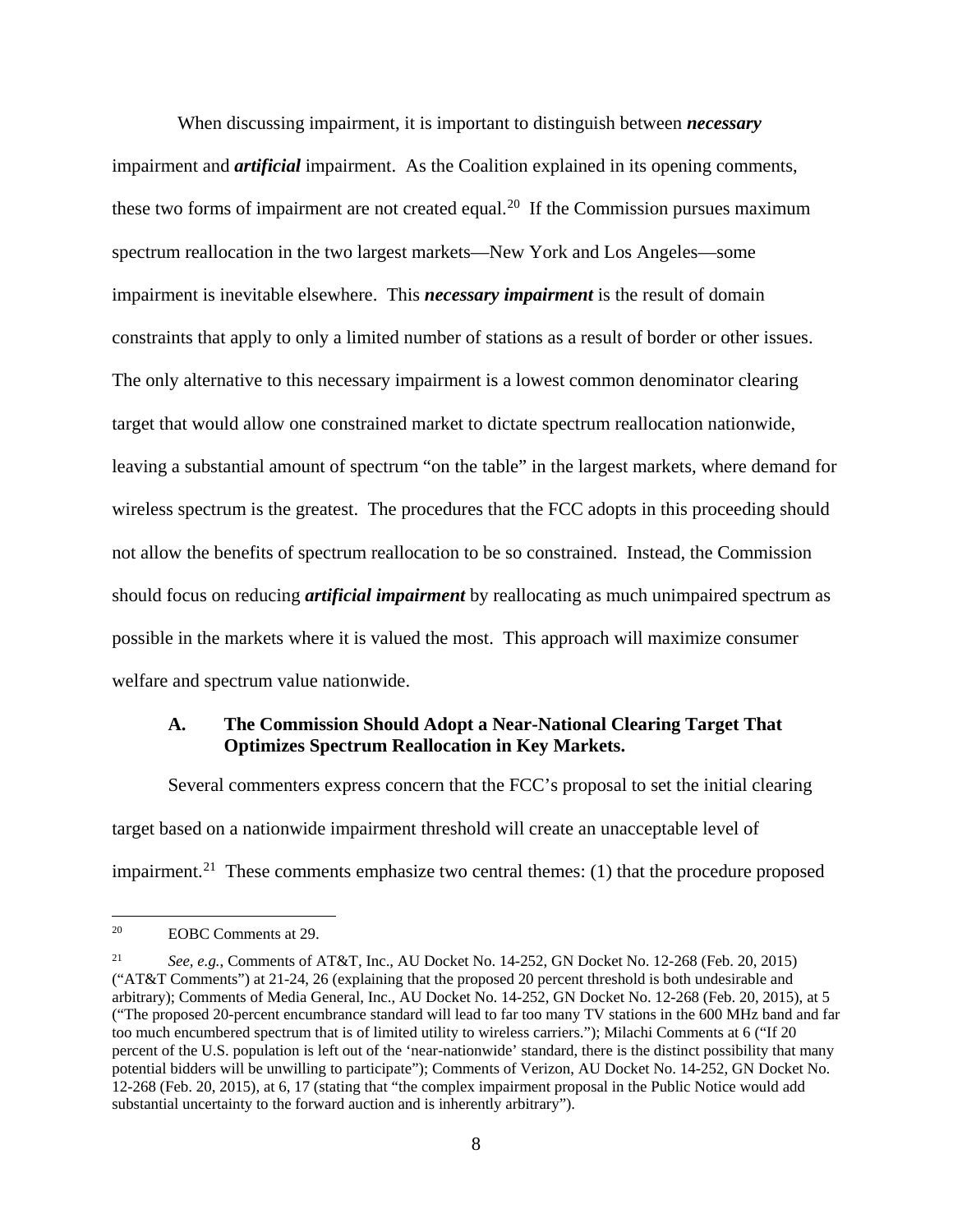in the *Comment PN* is overly-complicated and requires selecting an arbitrary amount of "acceptable" impairment; and (2) that any impairment is potentially harmful and should be limited. The Coalition agrees with both of these concerns and believes that they can be addressed by setting the initial clearing target based on the maximum amount of unimpaired spectrum reallocation that can be achieved in the greater of New York or Los Angeles—the two markets that are likely to serve as the focal points for spectrum reallocation nationwide. This approach will maximize spectrum reallocation without harming TV translators. At the same time, the Commission must also limit impairment to forward auction licenses to ensure that they are packaged in a way that maximizes their value to wireless providers.

# 1. Optimizing the Clearing Target to Key Markets Will Maximize Consumer Welfare.

<span id="page-12-0"></span>The parties in the best position to understand how to maximize spectrum value in the forward auction—the wireless carriers—generally agree that while reducing impairment is important, it should be secondary to maximizing the amount of spectrum reallocated in the markets where it is valued most. For example, CTIA—The Wireless Association ("CTIA") urges the Commission to focus on ensuring that major markets are not overly impaired and to differentiate cross-border impairments from other license impairments.<sup>[22](#page-12-1)</sup> Similarly, the Competitive Carriers Association ("CCA") observes that carriers "will need access to spectrum in multiple major markets not only to benefit from the volume purchasing, reduced operating expenses, and increased operational efficiency associated with carrier-specific economies of scale, but also to consistently meet consumer performance expectations for wireless broadband

<span id="page-12-1"></span><sup>&</sup>lt;sup>22</sup> Comments of CTIA—The Wireless Association, AU Docket No. 14-252, GN Docket No. 12-268 at 6 (Feb. 20, 2015).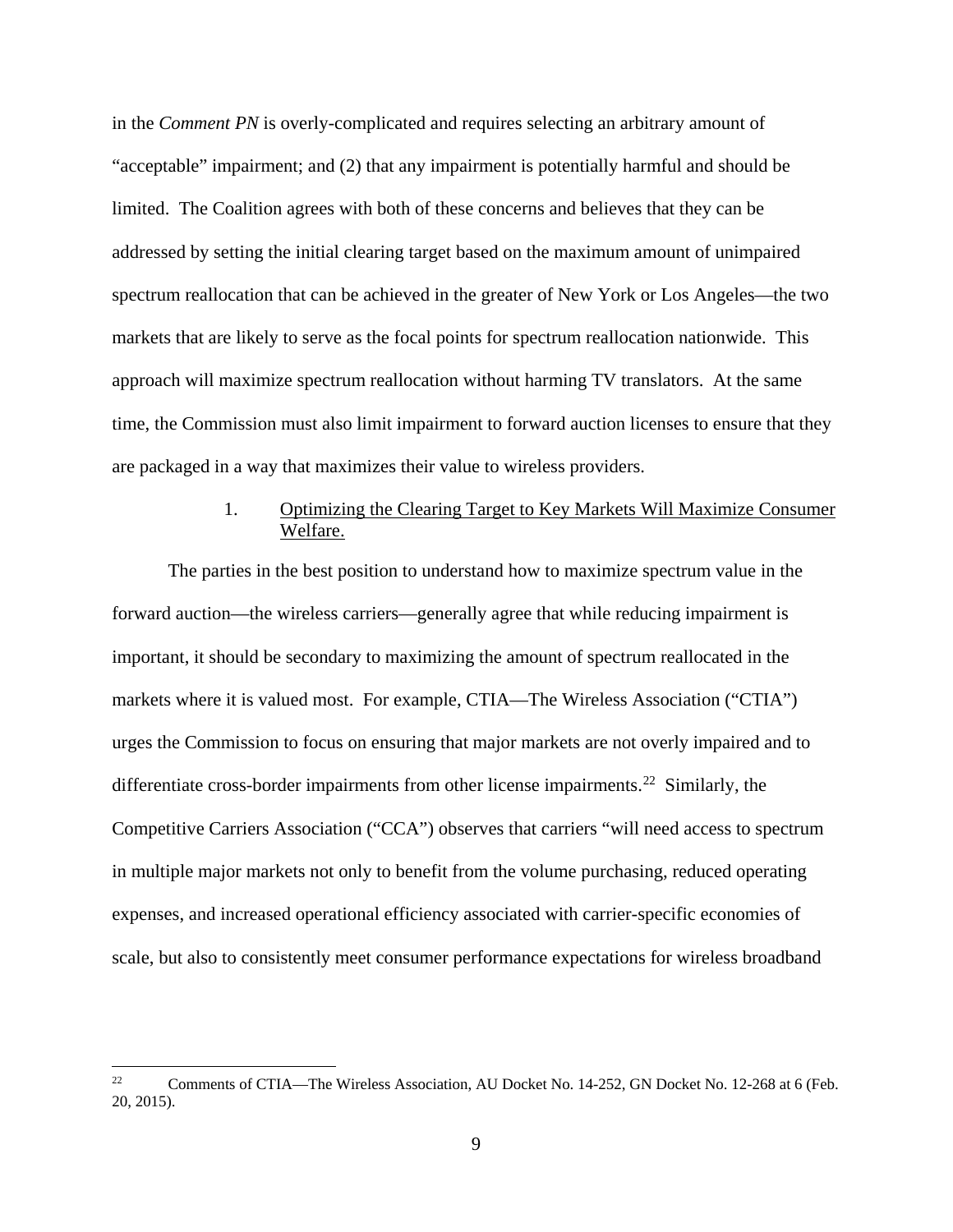service."<sup>23</sup> AT&T and Verizon acknowledge that impairment resulting from domain constraints should not serve to limit the amount of spectrum reallocated in major markets.<sup>24</sup> T-Mobile, meanwhile, calls for the Commission to "choose the initial clearing target that will maximize the number of licenses in the top 10 markets by value-weighted pops.<sup>"[25](#page-13-2)</sup> Notably, none of these parties support the Commission's proposal to "favor an initial channel assignment with at least a minimum level of vacancy in the broadcasting portion of the band."<sup>[26](#page-13-3)</sup> Instead, CTIA urges the FCC not to skip any clearing targets. $27$ 

A number of commenters propose attempting to minimize impairment in major markets by adjusting, rather than replacing, the FCC's proposed weighted-pops approach.<sup>28</sup> The problem with any approach based on weighted-pops, however, is that it starts from the flawed premise that all impairment is equal, and that reducing impairment generally should be the Commission's primary goal. As explained above, however, not all impairment is created equal. Additionally, as CTIA notes:

Based on the way the Commission has proposed to weight license impairments, every license in the New York and Los Angeles PEAs could be impaired, and yet the 20 percent target would not be reached. This is because the Commission has proposed to calculate impairments on a block-by-block basis, as opposed to an overall market population basis.<sup>[29](#page-13-6)</sup>

<span id="page-13-0"></span><sup>&</sup>lt;sup>23</sup> Comments of Competitive Carriers Association, AU Docket No. 14-252, GN Docket No. 12-268 (Feb. 20, 2015), at 11-12.

<span id="page-13-1"></span><sup>&</sup>lt;sup>24</sup> AT&T Comments at 21-24, 26 (distinguishing between impairment in "markets that are particularly important to the success of the auction, like New York" and other markets); Verizon Comments at 6-7, 17 (recognizing that impairment along with borders with Canada and Mexico may require different treatment).

<span id="page-13-2"></span><sup>&</sup>lt;sup>25</sup> Comments of T-Mobile USA, Inc., AU Docket No. 14-252, GN Docket No. 12-268 (Feb. 20, 2015), at 16, 21.

<span id="page-13-3"></span><sup>26</sup> *Comment PN* ¶ 45.

<span id="page-13-4"></span><sup>27</sup> CTIA Comments at 16.

<span id="page-13-5"></span><sup>28</sup> *See* Comments of Cellular South, Inc. (d/b/a C Spire), AU Docket No. 14-252, GN Docket No. 12-268 at 16, 21 (Feb. 20, 2015), at 2-3; CCA Comments at 8-9; NAB Comments at 6-7; T-Mobile Comments at 20.

<span id="page-13-6"></span><sup>&</sup>lt;sup>29</sup> CTIA Comments at 7 (citing Federal Communications Commission, LEARN Webinar, "Integrating the Forward and Reverse Auctions" at 9 (Jan. 23, 2015), *available at* http://wireless.fcc.gov/incentiveauctions/learnprogram/Integration\_Webinar\_Slides.pdf).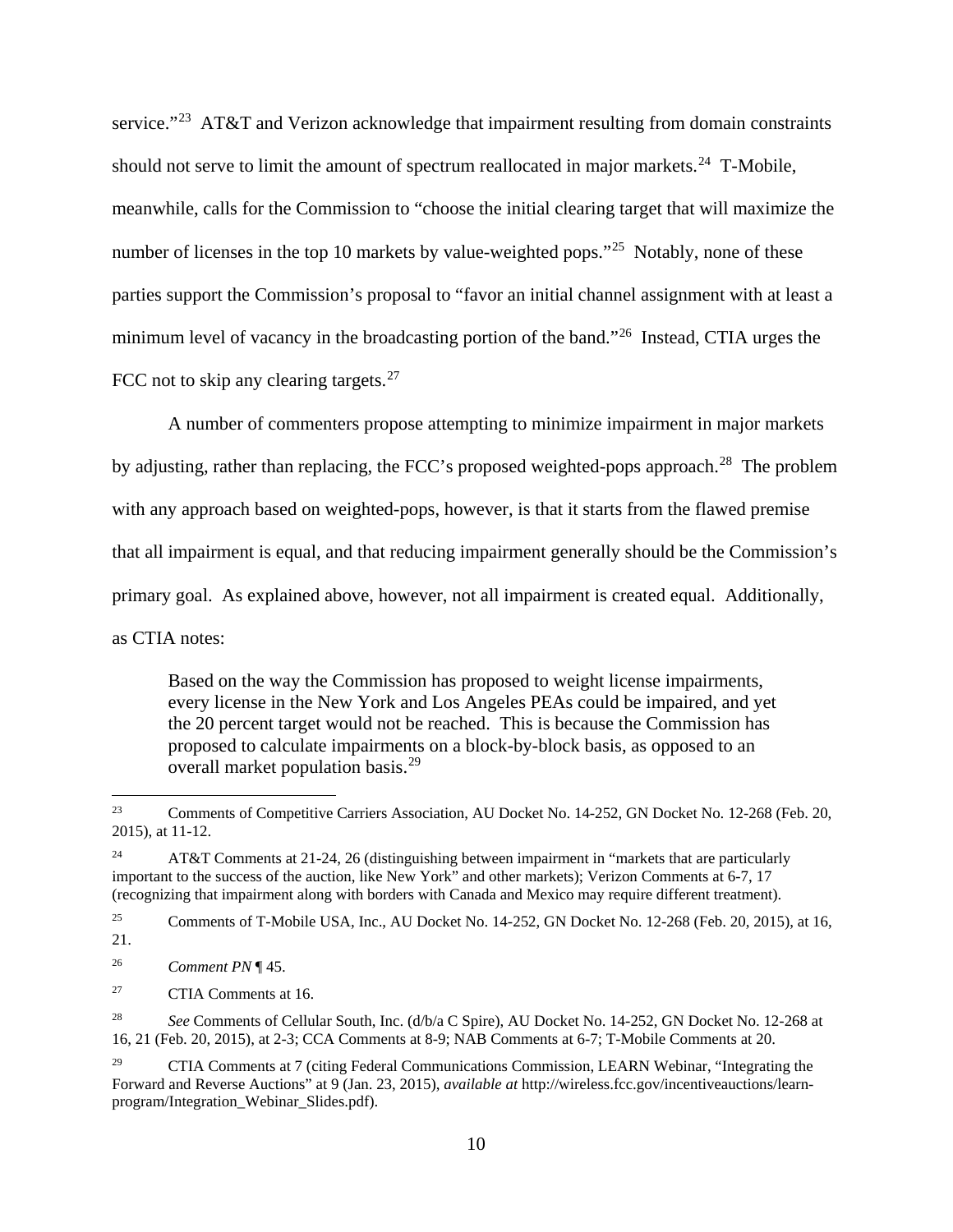Even at thresholds as low as three percent or ten percent, there still remains the risk of unnecessarily impairing spectrum in markets where there is both adequate supply and demand to avoid impairment. Where there is sufficient carrier demand and revenue, the FCC should not impair spectrum just to save a few dollars in clearing cost.

The Coalition's proposal, which would set the initial clearing target based on the maximum amount of spectrum that can be reallocated in the greater of the New York or Los Angeles partial economic areas (PEAs), is simpler, more transparent, and ensures that the clearing target will maximize spectrum value nationwide.[30](#page-14-0) New York and Los Angeles are selected because they almost always will serve as the bottlenecks to additional clearing on their respective coasts.<sup>[31](#page-14-1)</sup> Additionally, this approach would focus solely on unimpaired spectrum; even if the FCC could achieve a higher clearing target by selling impaired licenses in the targetsetting PEA, it would decline to do so.  $32$ 

The Coalition's proposal increases the likelihood that the Commission will be able to achieve its goal of reallocating at least 126 MHz on a near-nationwide basis. This goal has its roots in the National Broadband Plan and has served as a central assumption in the FCC's auction analysis, including the derivation of the Greenhill price estimates presented to broadcasters and the auction simulations that the Commission has conducted.<sup>33</sup> Moreover, as

<span id="page-14-0"></span>EOBC Comments at 29-31.  $30<sup>°</sup>$ 

<span id="page-14-1"></span><sup>&</sup>lt;sup>31</sup> *See* Cramton Expert Report I at 40 ("The approach recognizes that the clearing target, and hence the nationwide band plan, almost always is limited by participation levels in New York and Los Angeles.").

<span id="page-14-2"></span><sup>32</sup> For a detailed description of the EOBC's proposal for optimizing the clearing target, *see* Appendix to Cramton Expert Report II at A-11.

<span id="page-14-3"></span><sup>33</sup> *See* Greenhill & Co., LLC, *Incentive Auction Opportunities for Broadcasters* 30-35 (Oct. 2014), *available at* http://wireless.fcc.gov/incentiveauctions/learn-program/docs/ia-opportunities-book.pdf (explaining thatt he estimates assume a 126 MHz clearing target, with 100 MHz of available spectrum for the forward auction); Appendix to Public Notice, *Incentive Auction Task Force Releases Updated Constraint File Data Using Actual Channels and Staff Analysis regarding Pairwise Approach to Preserving Population Served*, DA 14-677 (rel. June 2, 2014) (stating that simulations were run using 120 MHz and 84 MHz clearing targets).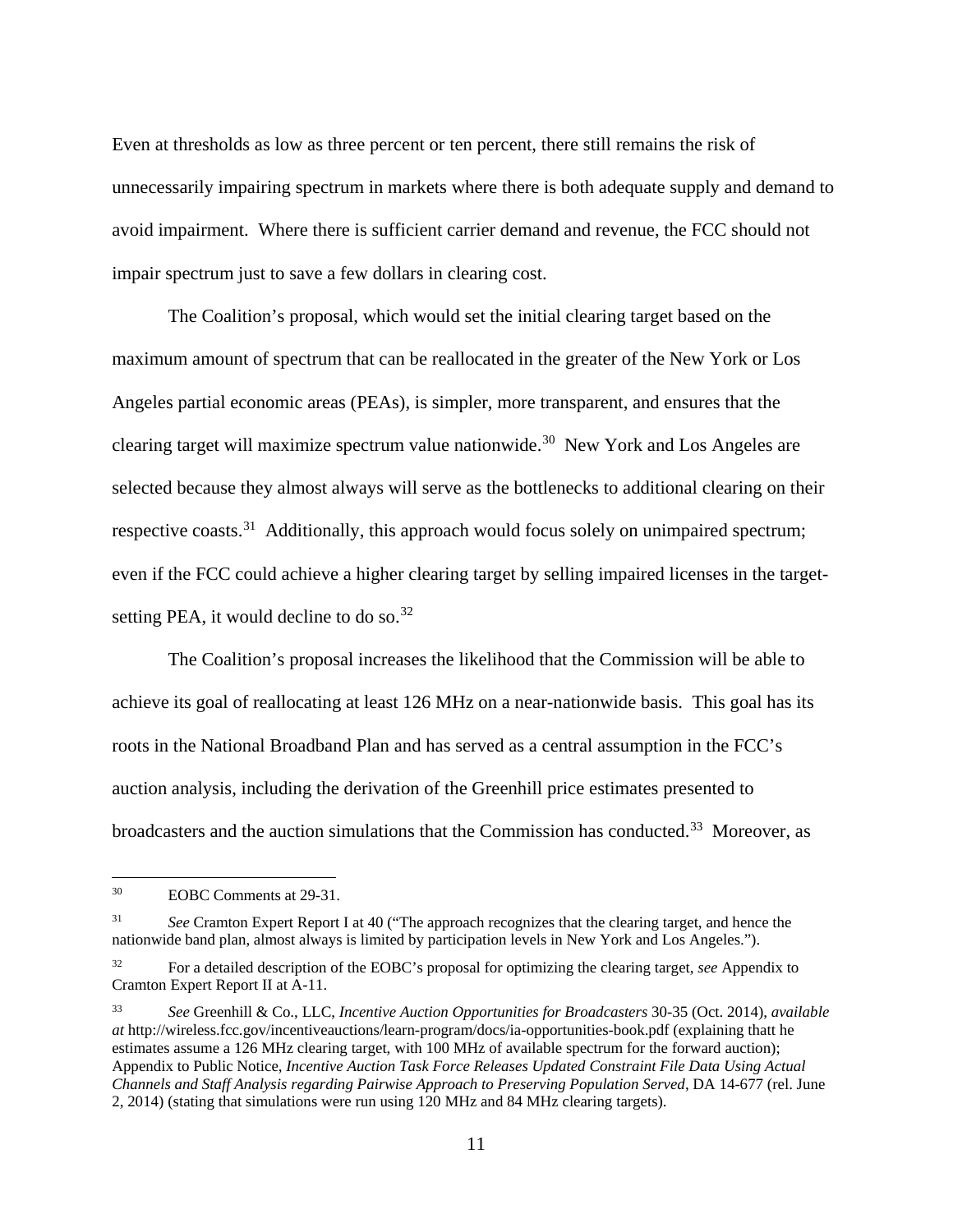The Cramton Team explains, the ten block scenario that results from a 126 MHz clearing target "is especially desirable from a competition and revenue perspective" because it will lead to a 7-3 split between unreserved blocks and reserved blocks.<sup>[34](#page-15-0)</sup> Not only is 126 MHz desirable, but it also is achievable. As The Cramton Team explains in the attached update to its Expert Report, maximizing spectrum clearing in New York and Los Angeles creates a high probability of achieving 126 MHz. [35](#page-15-1) 

Nevertheless, Cohen, Dippell, and Everist, P.C. ("CDE") urge the FCC to focus on an 84 MHz clearing target to minimize what it calls "lost spectrum."<sup>36</sup> While CDE is correct that the ratio between recovered spectrum and auctioned spectrum decreases at higher clearing targets, this is only part of the story. The Cramton Team conservatively estimates that the incremental value of each 5+5 MHz block of spectrum will be \$8.49 billion, with a flat demand curve for clearing targets between 84 MHz and 126 MHz.<sup>37</sup> Thus, if the cost to reallocate an additional 5+5 MHz block is less than \$8.49 billion, it is still economically justified. Moreover, CDE ignores the consumer welfare that comes from clearing additional spectrum. In the *Incentive Auction R&O*, the FCC recognized that allocating additional spectrum for unlicensed use will "result in greater innovation in new devices and services, including increased access for broadband services across the country."[38](#page-15-4) Thus, under the Commission's expressed policy preferences, any additional unlicensed spectrum created by increasing clearing targets beyond 84 MHz will create an added benefit that cannot be measured solely by auction revenue alone.

 $\overline{a}$ 

<span id="page-15-3"></span><sup>37</sup> Cramton Expert Report I at 24.

<span id="page-15-0"></span><sup>34</sup> Cramton Expert Report I at 24.

<span id="page-15-1"></span><sup>35</sup> Cramton Expert Report II at 13, 47.

<span id="page-15-2"></span><sup>&</sup>lt;sup>36</sup> Comments of Cohen, Dippell, and Everist, P.C., AU Docket No. 14-252, GN Docket No. 12-268 at 2-3 (Feb. 20, 2015).

<span id="page-15-4"></span><sup>38</sup> *Incentive Auction R&O* ¶ 464 (2014).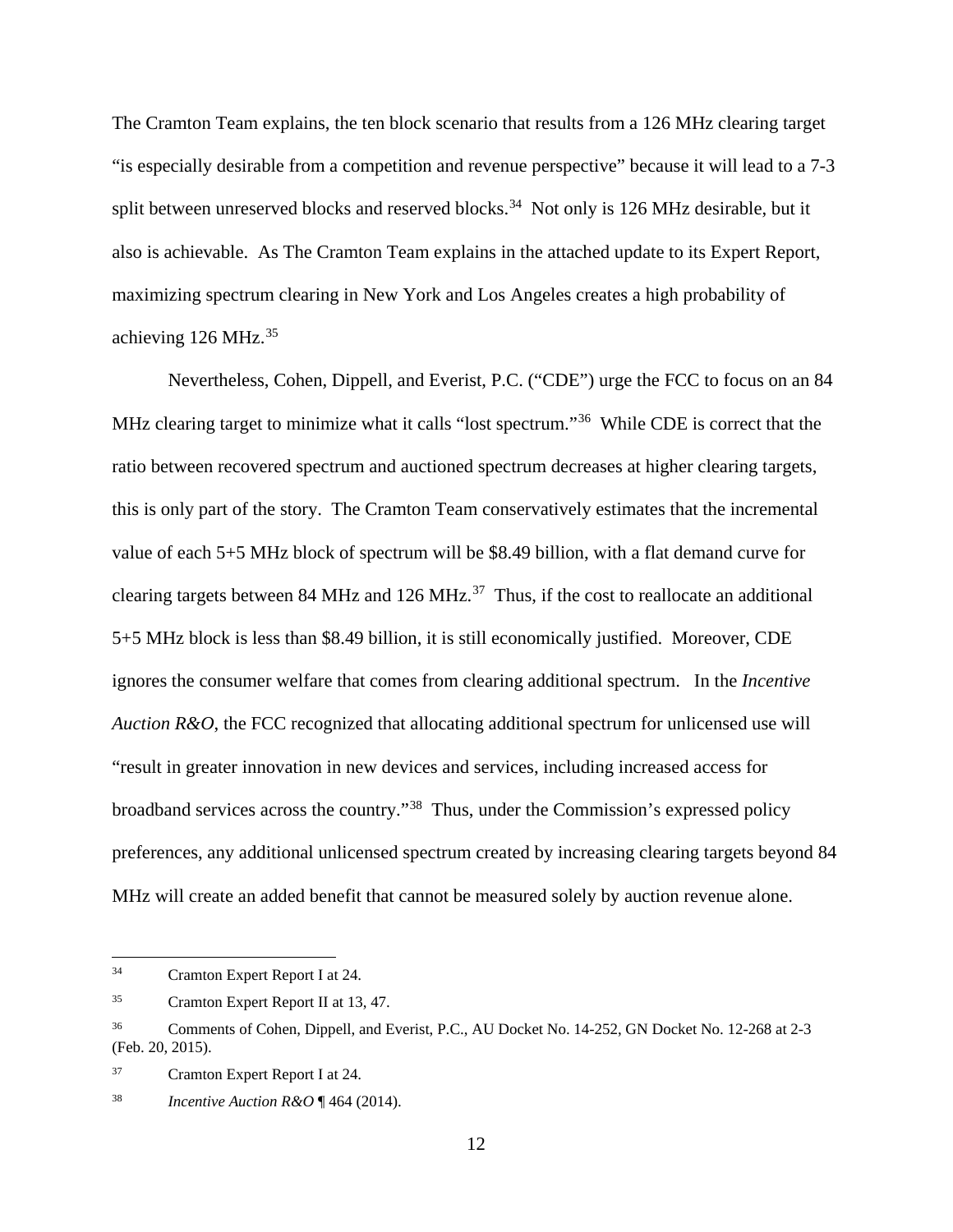Accordingly, the Commission should adopt the Coalition's proposal to set the initial clearing target based on the maximum amount of unimpaired spectrum that can be reallocated in either New York or Los Angeles, with a goal of reallocating at least 126 MHz on a near-nationwide basis.

# 2. Optimizing the Clearing Target to Key Markets Will Not Harm TV Translators.

<span id="page-16-0"></span>The Coalition's proposal to set the national clearing target based on the maximum amount of spectrum available for reallocation in New York or Los Angeles would not require the appropriation of any spectrum in markets where it is not needed. This should address concerns about unnecessarily forcing TV translator stations off the air through repacking.<sup>[39](#page-16-2)</sup> Moreover, as the Coalition has explained, the risk of harm to TV translators is overstated.<sup>[40](#page-16-3)</sup> Under the reverse auction and repacking policies adopted by the FCC, the Commission will not reclaim more spectrum than it needs in rural areas.<sup>41</sup> In the markets where broadcasters most depend on  $TV$ Translators, there would be ample spectrum post-repack on which TV translators could continue to operate.<sup>[42](#page-16-5)</sup>

#### 3. The Commission Should Limit Impairment to Forward Auction Licenses.

<span id="page-16-1"></span>One of the primary reasons to minimize impairment is to maximize the value of the licenses that the Commission will be auctioning in the forward auction. Although reducing the number of broadcasters placed in the 600 MHz band will contribute to value maximization, the

<span id="page-16-2"></span><sup>39</sup> *See* NAB Comments at 7-11.

<span id="page-16-3"></span><sup>40</sup> *See* Letter from Preston Padden to Marlene H. Dortch (Nov. 23, 2013), *available at* http://apps.fcc.gov/ecfs/document/view?id=7520959122 ("Nov. 2013 Ex Parte").

<span id="page-16-4"></span><sup>41</sup> See Ruth Milkman, *A Band Plan that Serves the Public Interest*, Official FCC Blog (June 21, 2013), http://www.fcc.gov/blog/band ‐(explaining that the FCC is "looking for a consistent plan‐ serves‐ public‐ interest amount of spectrum in the vast majority of the country – there may be less in constrained markets, but we aren't contemplating clearing more in rural markets").

<span id="page-16-5"></span>Nov. 2013 Ex Parte at 3 (demonstrating that even at a 120 MHz clearing target, there will be ample spectrum remaining for existing TV translators).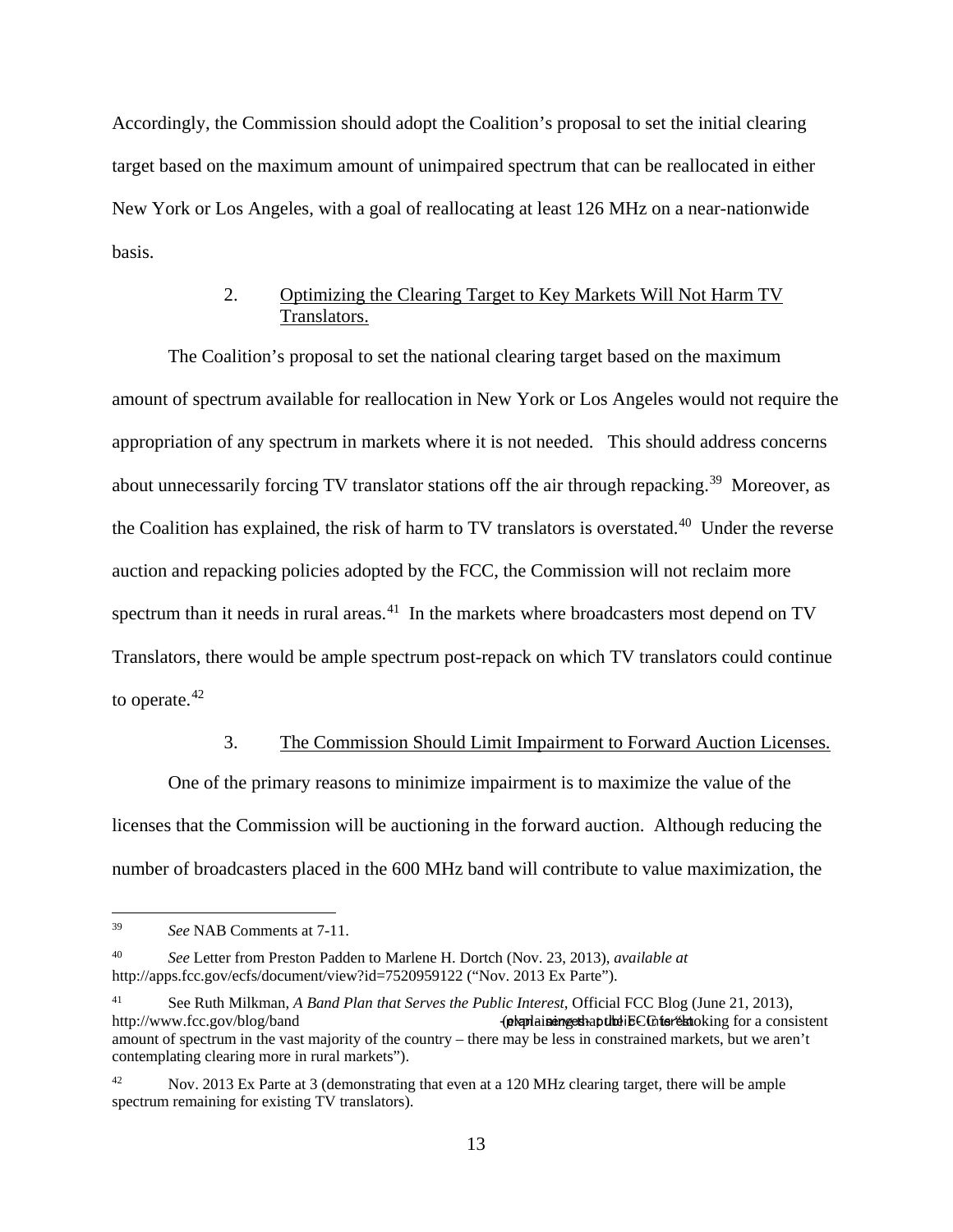FCC must also ensure that it packages the licenses in a manner that enhances their value to forward auction bidders. Unfortunately, the Commission's proposal to auction generic "Category 1" licenses, including any licenses with up to 15 percent impairment, and additional "Category 2" licenses, with up to 50 percent impairment, will detract from this goal. As AT&T explained, there are two reasons why the proposed Category 1 licenses are not truly fungible: (1) they do not distinguish between areas of incoming interference, where a wireless operator can continue to operate, and "exclusion zones," where they cannot; and (2) they do not account for the location of the impairment.<sup>43</sup> This issue will affect both reserve-eligible bidders and nonreserve-eligible bidders alike.<sup>44</sup> Moreover, according to Verizon, impairment to greater than 15 percent of the population "could prevent service to either one or more cities in the PEA, or to broad swaths of suburban and rural areas."[45](#page-17-3)

The Commission should properly account for wireless industry concerns about how impairment will de-value 600 MHz licenses. Although the Coalition expects that demand for beachfront 600 MHz spectrum will exceed the demand seen in the recent AWS-3 auction, the FCC must not put a damper on that demand by auctioning licenses in a way that does not allow bidders to properly account for the value of each license.

### <span id="page-17-0"></span>**B. The Commission Should Either Abandon Reserve Pricing Altogether or Replace Dynamic Reserve Pricing with Round Zero Reserve.**

If one thing is abundantly clear from the initial comments, it is that DRP must go. Commenters almost all agreed with the Coalition that DRP is an "unnecessarily complex proposal to solve a very narrow 'problem' that could have devastating effects on the Incentive

<span id="page-17-1"></span><sup>43</sup> *See* AT&T Comments at 19-20.  $43$ 

<span id="page-17-2"></span><sup>44</sup> *See* Comments of Sprint. Corp., AU Docket No. 14-252, GN Docket No. 12-268 (Feb. 20, 2015), at 45 (explaining that "reserve-eligible bidders" will not know where the blocks are in the band plan or the extent of impairments within Category 1 blocks).

<span id="page-17-3"></span><sup>45</sup> *See* Verizon Comments at 8.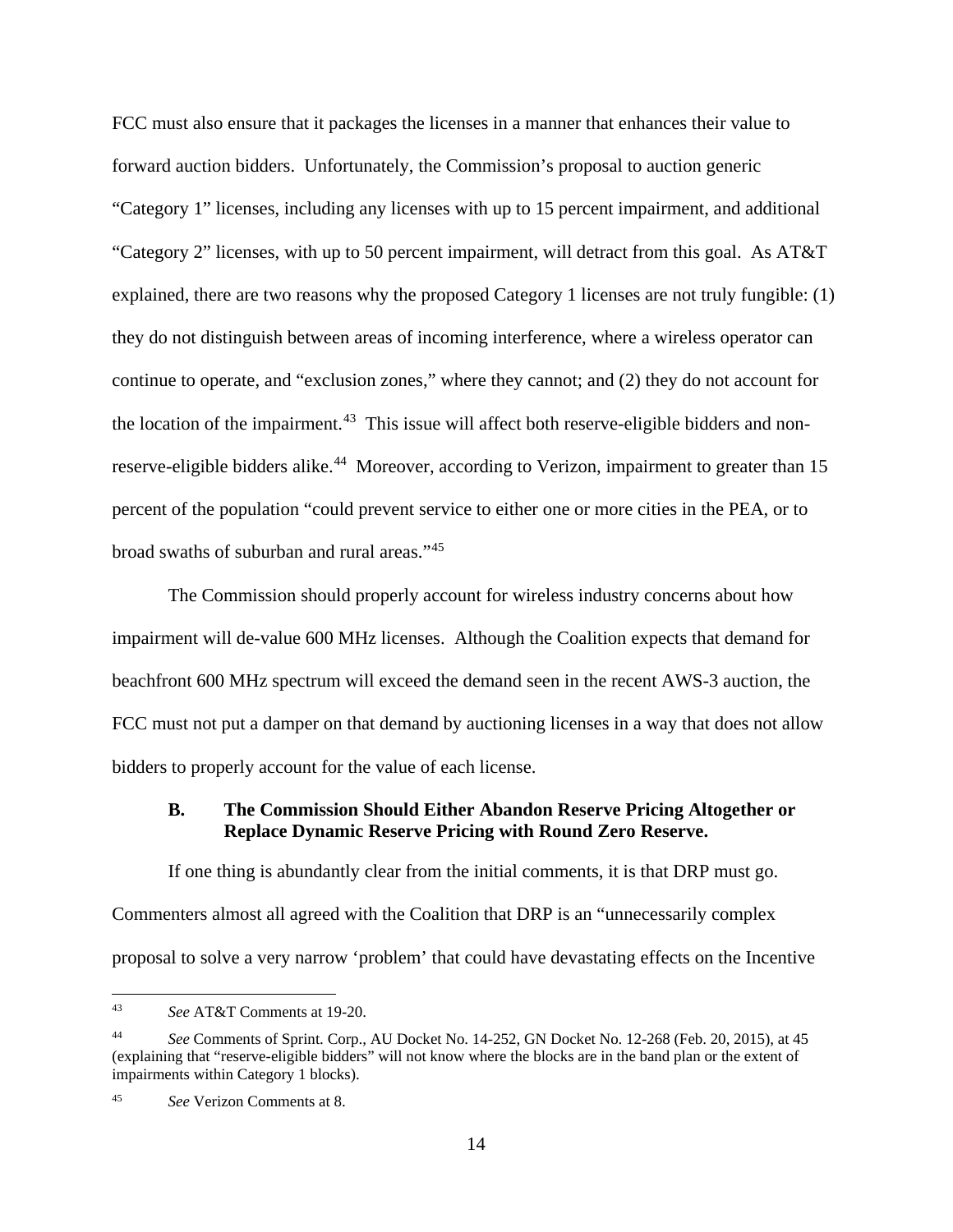Auction."[46](#page-18-1) The well-deserved "demonization" of DRP reflects the realization by broadcasters and wireless carriers alike that the FCC's proposal is irreparably flawed. Even if there is the need for some control on prices paid to broadcasters (above and beyond the opening prices set by the Commission), a round zero reserve offers a more simple and welfare-maximizing way to address the agency's concerns.

#### 1. The Commission's DRP Proposal is Irreparably Flawed.

<span id="page-18-0"></span>There are a number of reasons why the FCC's DRP proposal is flawed beyond repair. First, the need for DRP is not by any means clear. The Commission's explanation—that it will prevent the FCC from having to "overpay" any broadcaster—assumes, without justification, that the agency's price offers will be too high until the interference threshold is reached, at which point the prices suddenly will become just right. Yet, as NAB observes, the FCC already has determined that "all participants in the reverse auction will compete to receive incentive payments from the same limited source—the aggregate proceeds of the forward auction."[47](#page-18-2) It follows that the protections that the Commission built into the auction design—including closing conditions and the use of a volume factor to calculate broadcaster prices—ensure that no broadcaster will receive more than the market value for its spectrum. The FCC's apparent unwillingness to pay a price for spectrum at which the supply lags demand is contrary to its commitment to conduct a market-driven auction. As the Coalition explained in its opening comments, in all but a few limited scenarios (mostly along the borders), the need to pay a station its opening price comes from the fact that the FCC is offering *too little* for comparable spectrum, not too much, as DRP inherently assumes.<sup>[48](#page-18-3)</sup>

<span id="page-18-1"></span>EOBC Comments at 32.  $46\,$ 

<span id="page-18-2"></span><sup>47</sup> NAB Comments at 3-4 (quoting *Incentive Auction R&O* ¶ 414).

<span id="page-18-3"></span><sup>48</sup> EOBC Comments at 33.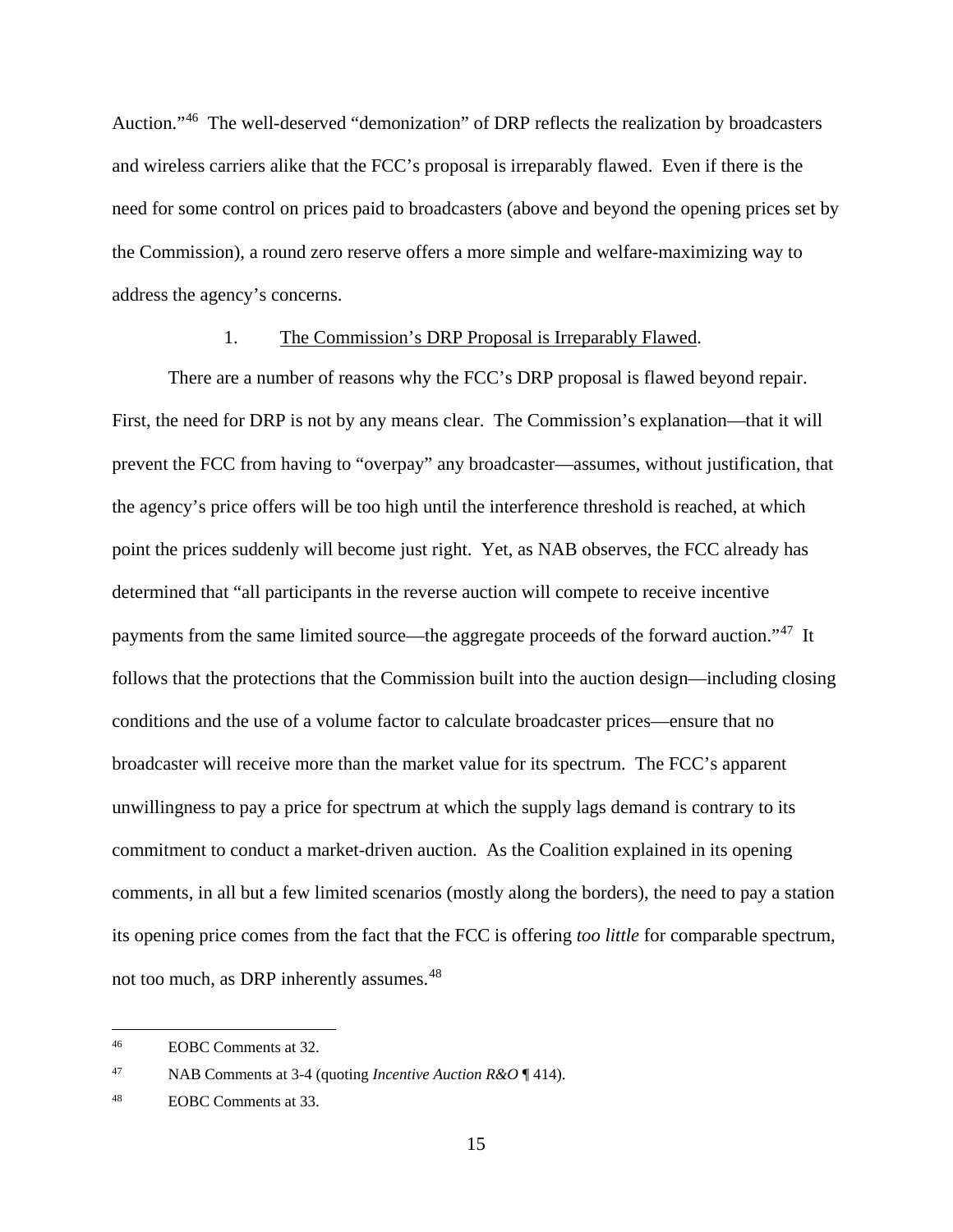Second, DRP is unnecessarily complex and undermines transparency and price discovery. Many of the most esteemed auction design experts agree that DRP is "inscrutable to all but those with advanced mathematical training."<sup>[49](#page-19-0)</sup> Broadcasters and wireless providers of all types find that DRP is a black box that will discourage broadcaster participation by inexplicably and unpredictably driving down broadcaster prices. $50$ 

Third, DRP creates unnecessary impairment, which will destroy spectrum value. Even the sole party that expresses any support for DRP acknowledges that "the use of DRP involves substantial costs" by "introduc<sup>[ing]</sup> more encumbered spectrum into the 600 MHz band than carriers might desire."[51](#page-19-2) This is an understatement. As many participants have recognized, DRP not only invites, but requires, additional impairment.<sup>[52](#page-19-3)</sup>

The few remaining arguments that CCA makes in favor of DRP are unconvincing. First,

CCA argues that, absent DRP, a station could receive a higher amount than it is willing to

accept.<sup>[53](#page-19-4)</sup> Yet, "the amount that the station would have been willing to accept" is irrelevant under

the FCC's reverse auction design, and for good reason. As the Commission has recognized, it is

<span id="page-19-0"></span><sup>49</sup> Philip A. Haile, Michael Kearns, and Lili Dworkin, *Comments on the FCC's Current Incentive Auction Design Proposals* 4 (Feb. 20, 2015) ("Haile, Kearns, & Dworkin"), attached to AT&T Comments; *see also*  Cramton Expert Report at 41 (explaining that the FCC "has yet to provide a specification for DRP together with required data to simulate it").

<span id="page-19-1"></span><sup>50</sup> AT&T Comments at 42 (explaining that DRP "would add considerable complexity to the reverse auction for broadcasters"); LPN Comments at 7 ("DRP introduces unnecessary complexity and uncertainty into the reverse auction and suppresses broadcaster participation."); Comments of Media General, Inc., AU Docket No. 14-252, GN Docket No. 12-268 at 3 (Feb. 20, 2015) (expressing that "DRP appears to be nothing more than a convenient tool for artificially reducing auction prices below those the descending clock auction would natural produce" and "will significantly discourage auction participation"); Comments of Milachi Media, LLC, AU Docket No. 14-252, GN Docket No. 12-268 at 5 (Feb. 20, 2015) ("Milachi Comments") (stating that DRP "serves only to add complexity, lessen broadcaster interest and add a layer of mistrust into an" auction process that the Commission already has made far too convoluted")); NAB Comments at 3 ("This complex and unnecessary mechanism has already made broadcasters suspicious that the Commission does not intend to let them realize gains from market prices."); TBN Comments at 3 ("By its inherent nature, DRP would introduce unnecessary complexity and uncertainty into the reverse auction and suppress broadcaster participation.").

<span id="page-19-2"></span><sup>51</sup> CCA Comments at 14.

<span id="page-19-3"></span><sup>52</sup> AT&T Comments at 42; Haile, Kearns & Dworkin at 25-26 (observing that "DRP ensures that further impairments will be generated"); Media General Comments at 3.

<span id="page-19-4"></span><sup>53</sup> *See* CCA Comments at 13.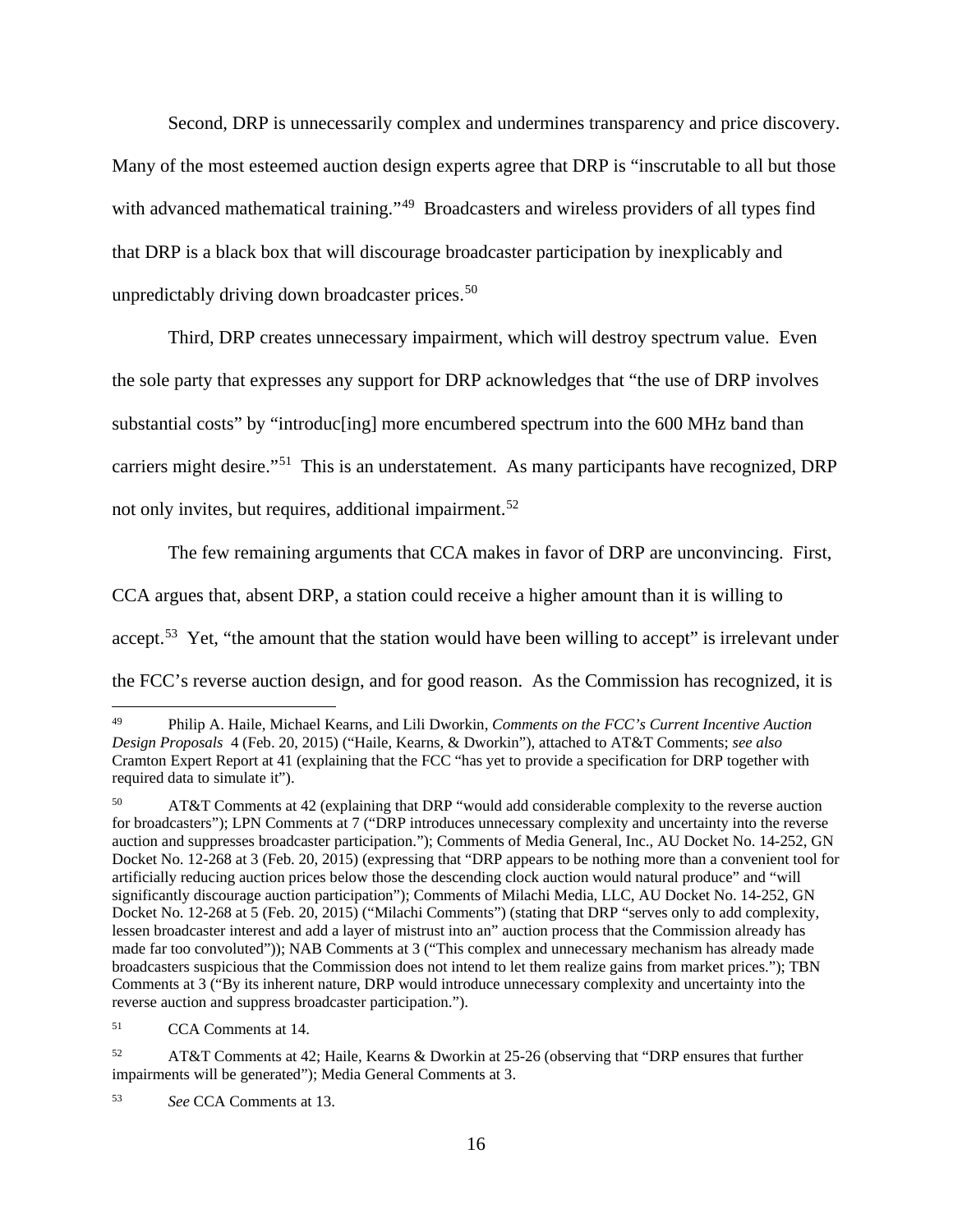buying spectrum, not going broadcast interests.<sup>[54](#page-20-1)</sup> Moreover, as even CCA acknowledges, in this first ever reverse auction of broadcast spectrum, broadcasters have little on which to base the "market" price for their spectrum.<sup>[55](#page-20-2)</sup> Thus, some broadcasters might only be willing to accept their opening price—particularly given the value of their stations to the repacking. Second, CCA's argument that DRP will not "trick broadcasters" is a straw man.<sup>[56](#page-20-3)</sup> Contrary to CCA's characterization, the undersigned has never suggested that DRP will trick broadcasters. What the Coalition has argued, and what is true, is that DRP is a "clever trick" for the FCC in that it creates a broad exception that will swallow the rules that the Commission already has adopted for the conduct of the auction. Just because broadcasters will either enter the auction or choose to forego the auction with their eyes wide open about DRP does not make it appropriate or desirable. As one commenter explained, "DRP would act like a sledgehammer when a scalpel is more appropriate."<sup>[57](#page-20-4)</sup>

# 2. If the Commission Adopts Any Reserve Mechanism, It Should Adopt the Coalition's Round Zero Reserve Proposal.

<span id="page-20-0"></span>The overwhelming opposition to DRP and the underlying problems on which this concern is based leave the FCC with two choices; it can either: (i) abandon reserve pricing altogether; or (ii) adopt an alternative that is more predictable, more transparent, and less destructive of spectrum value. The Coalition has offered such an alternative in the form of a round zero reserve ("RZR").<sup>[58](#page-20-5)</sup>

<span id="page-20-1"></span>See Incentive Auction R&O ¶ 451 ("We emphasize that we do not intend to set prices to reflect the potential market or enterprise value of stations, as opposed to their impact on the repacking process."). 54

<span id="page-20-2"></span><sup>55</sup> *See* CCA Comments at 13 (recognizing the importance of providing "flexibility to conduct price discovery on broadcast supply curves that are, at best, poorly understood").

<span id="page-20-3"></span><sup>56</sup> *Id.* at 14.

<span id="page-20-4"></span><sup>57</sup> TBN Comments at 4.

<span id="page-20-5"></span><sup>58</sup> For a detailed description of the RZR proposal, *see* Appendix to Cramton Expert Report II at A-11-14.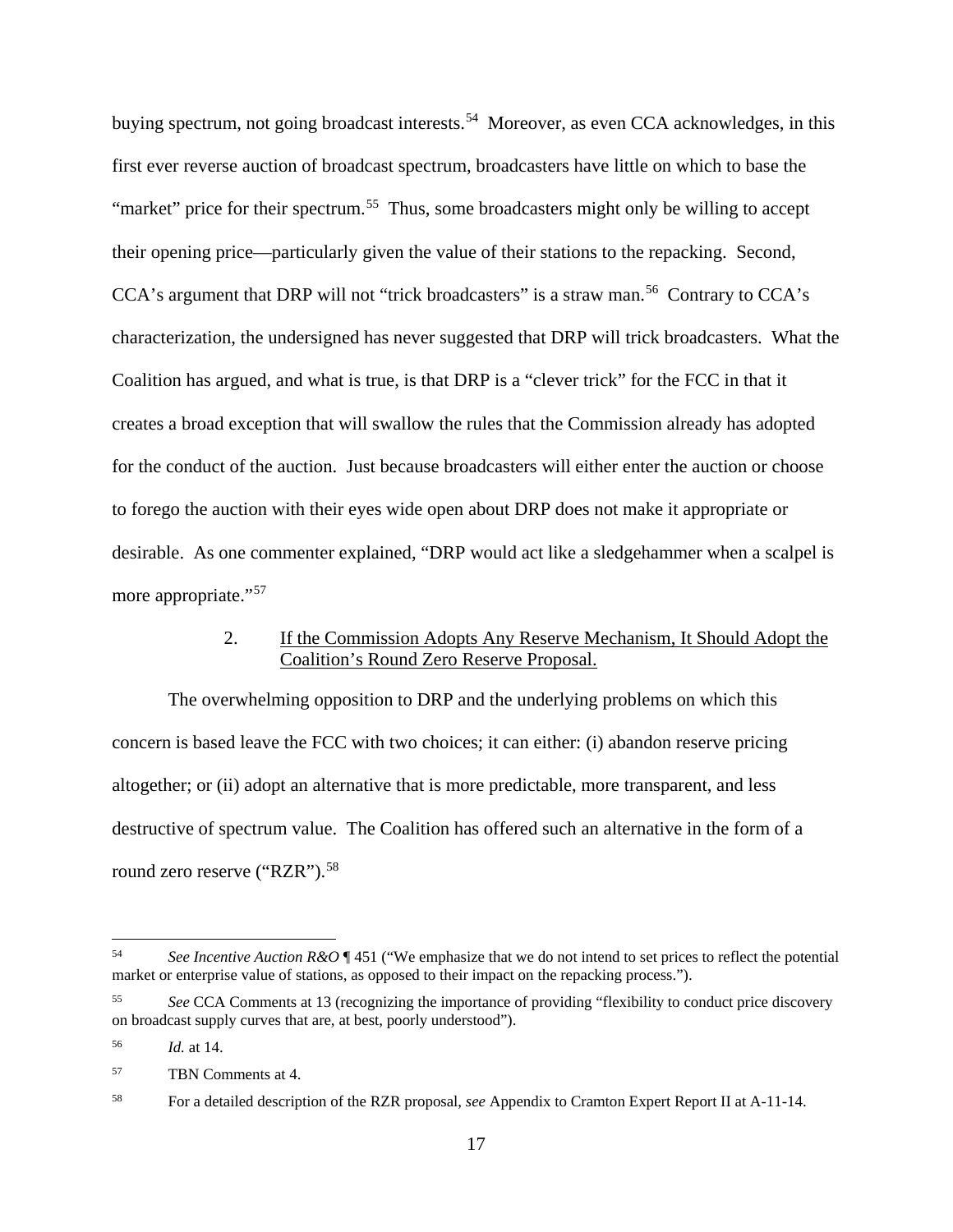As the Coalition explained in its opening comments, RZR is superior to DRP in all respects: it is simpler, it is more predictable, and it would maximize public welfare by transferring the greatest amount of spectrum to its most valued use.<sup>[59](#page-21-0)</sup> After comparing DRP to RZR, TBN concluded that RZR "would add certainty, and uncomplicate<sup>[]</sup> the auction process by reducing the number of rounds."[60](#page-21-1)

In fact, RZR provides all of the benefits touted by CCA for DRP without the "substantial costs." With RZR, the Commission could still offer higher opening prices to broadcasters, with the resulting increased broadcast participation.<sup>[61](#page-21-2)</sup> At the same time, RZR would eliminate any theoretical risk that "a select few broadcasters" will "reap[] a windfall benefit based solely on external factors."<sup>[62](#page-21-3)</sup> Instead the FCC would establish, in advance of the auction, a formula for measuring an acceptable ceiling price for each broadcast station. The Commission could still offer higher prices, and those prices would be attainable by any broadcaster not frozen in round zero (subject to the market forces of the auction).

The sole remaining question, then, is how to set RZR prices. The Coalition continues to evaluate a number of possibilities for RZR pricing. One promising approach would use the Greenhill-based value for each station's DMA, scaled so the RZR price of the max-score station is equal to that station's opening price. Another option would consider the expected forward auction spectrum value and the population that a broadcast station would block from service by other users. The Coalition will continue to evaluate these and other alternatives and submit further data about RZR pricing as soon as it is available.

<span id="page-21-0"></span>EOBC Comments at 37-38. 59

<span id="page-21-1"></span> $60$  TBN Comments at 4 & n. 6.

<span id="page-21-2"></span><sup>61</sup> *See* CCA Comments at 13.

<span id="page-21-3"></span><sup>62</sup> *See id.* at 16.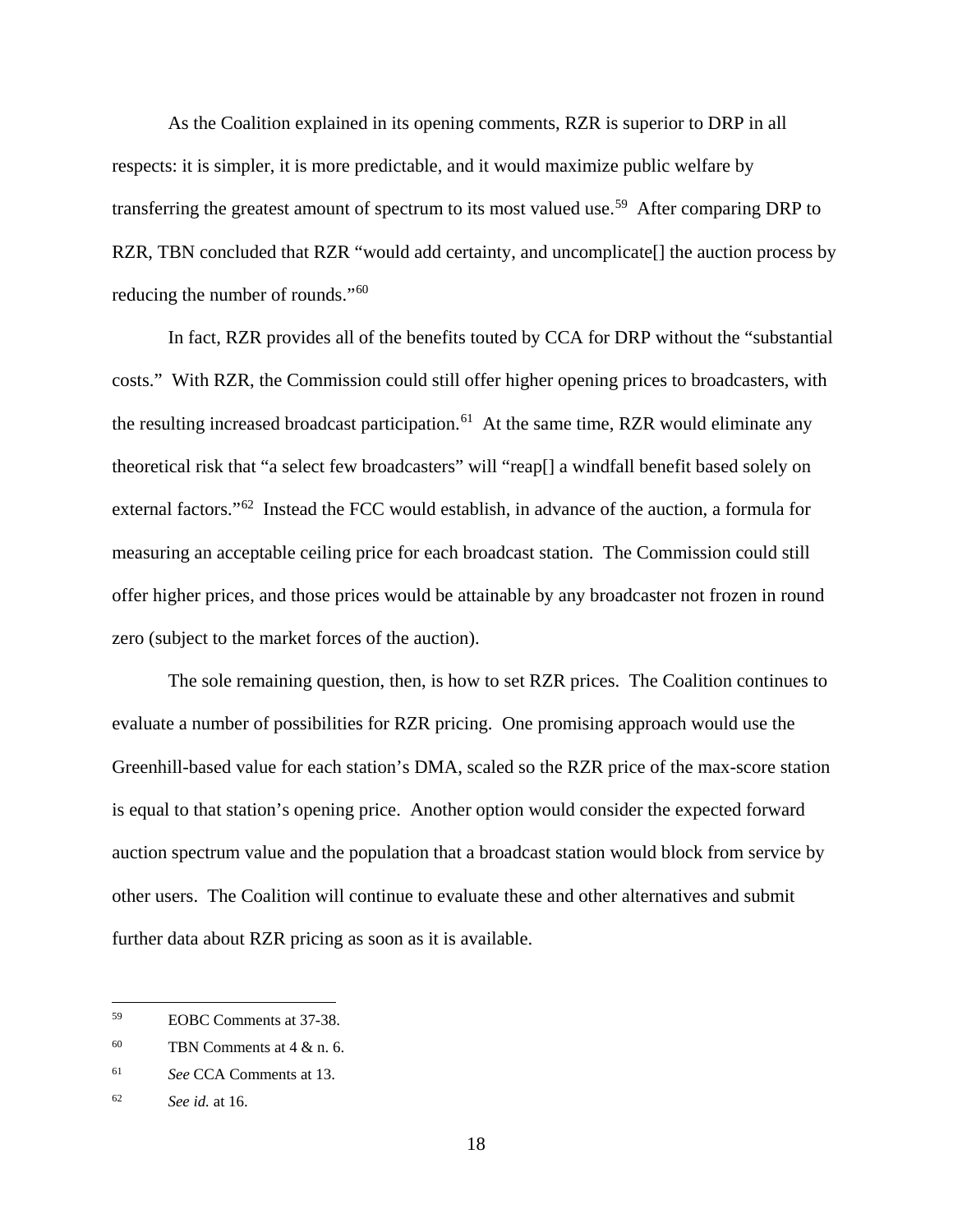Finally, although other proposals to remedy DRP are superior to the FCC's proposal, they still lack the simplicity, predictability, and spectrum maximizing potential of RZR. For example, the NAB's proposal to lower the impairment threshold to three percent, [63](#page-22-1) while resulting in less impairment than the Commission's 20 percent threshold, still would result in artificial impairment that unnecessarily destroys spectrum value. Additionally, merely changing the DRP threshold does not address DRP's lack of simplicity or predictability. As a result, the NAB's proposal still could deter, or at the very least complicate, broadcaster participation. The Commission should instead abandon DRP altogether and replace it with RZR.

# <span id="page-22-0"></span>**IV. THE COMMISSION SHOULD INCREASE THE TRANSPARENCY OF THE REVERSE AUCTION TO PROVIDE PRICE DISCOVERY AND INSPIRE BROADCASTER CONFIDENCE.**

Commenters universally agree that transparency is critical to obtaining maximum broadcaster participation in the reverse auction. This transparency can take two forms. First, several commenters agree with the Coalition that the proposed auction procedures must be simple and predictable. As renowned economist Philip Haile and computational expert Michael Kearns observe in a paper submitted by AT&T, Inc., "if the origins and rationale for [price offers to broadcasters] are inscrutable, as are the detailed consequences of rejecting them . . . broadcaster participation may be reduced."[64](#page-22-2) Second, the FCC must provide enough information to broadcasters during the reverse auction to contribute to price discovery and reinforce broadcaster confidence in the auction process.<sup>[65](#page-22-3)</sup>

<span id="page-22-1"></span><sup>63</sup> *See* NAB Comments at 2-6.

<span id="page-22-2"></span><sup>64</sup> Haile, Kearns, & Dworkin at 4-5; *see also* Comments of National Association of Broadcasters, AU Docket No. 14-252, GN Docket No. 12-268 at 1-3 (Feb. 20, 2015) ("NAB Comments") (calling on the FCC "to simplify its overly and unnecessarily complex auction procedures").

<span id="page-22-3"></span><sup>65</sup> *See* Comments of Local Media TV Holdings, LLC, AU Docket No. 14-252, GN Docket No. 12-268 at 2-6 (Feb. 20, 2015) ("LMTV Comments") ("Broadcasters must have confidence in their ability to make informed reasoned decisions about the price they will accept for their spectrum."); Comments of Sinclair Broadcast Group, Inc., AU Docket No. 14-252, GN Docket No. 12-268 at 6 (Feb. 20, 2015) ("Sinclair Comments"); Comments of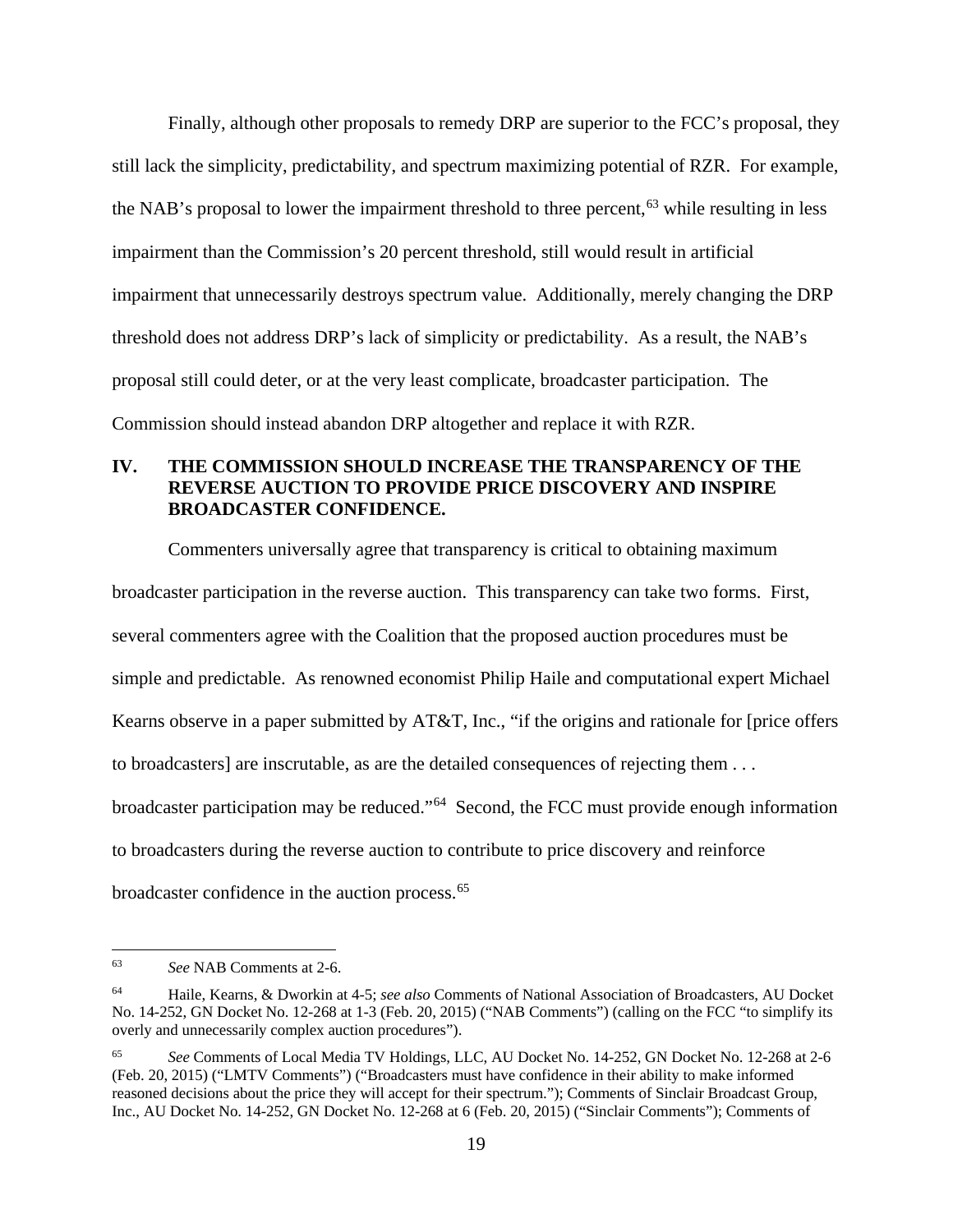Unfortunately, there is also widespread agreement that the procedures proposed in the *Comment PN* fail in both regards. Haile, Kearns, & Dworkin conclude that "the overall effect of [the FCC's proposals in areas like the initial clearing targets, DRP, and reverse auction pricing] is to make the reverse auction much more difficult for all parties to understand."[66](#page-23-0) They go on to state that, "From the choice of initial prices (based on formulae that are not justified or explained and have important flaws), to the potential exceptions to frozen bids introduced by [DRP], to the virtual impossibility for a broadcaster to determine post-auction channel assignment in the case of repacking — the net effect is opaqueness and complexity."[67](#page-23-1) Similarly, Sinclair argues that complex procedures like DRP "will only sow distrust of the auction among broadcasters and discourage participation."[68](#page-23-2)

Several commenters agree that the agency must provide greater transparency during the auction.[69](#page-23-3) As the Coalition explained in its opening comments, to achieve a level of transparency that breeds confidence among broadcasters and facilitates outcome discovery, the Commission should: (1) publicly announce in advance of the auction the opening price and (if different) the reserve price for every auction eligible station; (2) announce the clearing target before bidding commences in any reverse auction stage; (3) release, at the end of each round, the amount of spectrum available for reallocation in each PEA and aggregate information about the

Trinity Broadcasting Network, AU Docket No. 14-252, GN Docket No. 12-268 at 4-5 (Feb. 20, 2015) ("TBN Comments") ("The prospect of participating in the reverse auction without access to more information than that proposed in the Comment PN is raising fears among broadcasters regarding their ability to effectively monitor the reverse auction and make informed decisions as the auction progresses.").

<span id="page-23-0"></span><sup>66</sup> Haile, Kearns, & Dworkin at 4.

<span id="page-23-1"></span><sup>67</sup> *Id,*

<span id="page-23-2"></span><sup>68</sup> Sinclair Comments at 3.

<span id="page-23-3"></span><sup>69</sup> *See, e.g.*, LMTV Comments at 2-5 (encouraging the Commission to "provide as much information as possible" during the reverse auction); TBN Comments at 4-5 ("The prospect of participating in the reverse auction without access to more information than that proposed in the *Comment PN* is raising fears among broadcasters regarding their ability to effectively monitor the reverse auction and make informed decisions as the auction progresses.").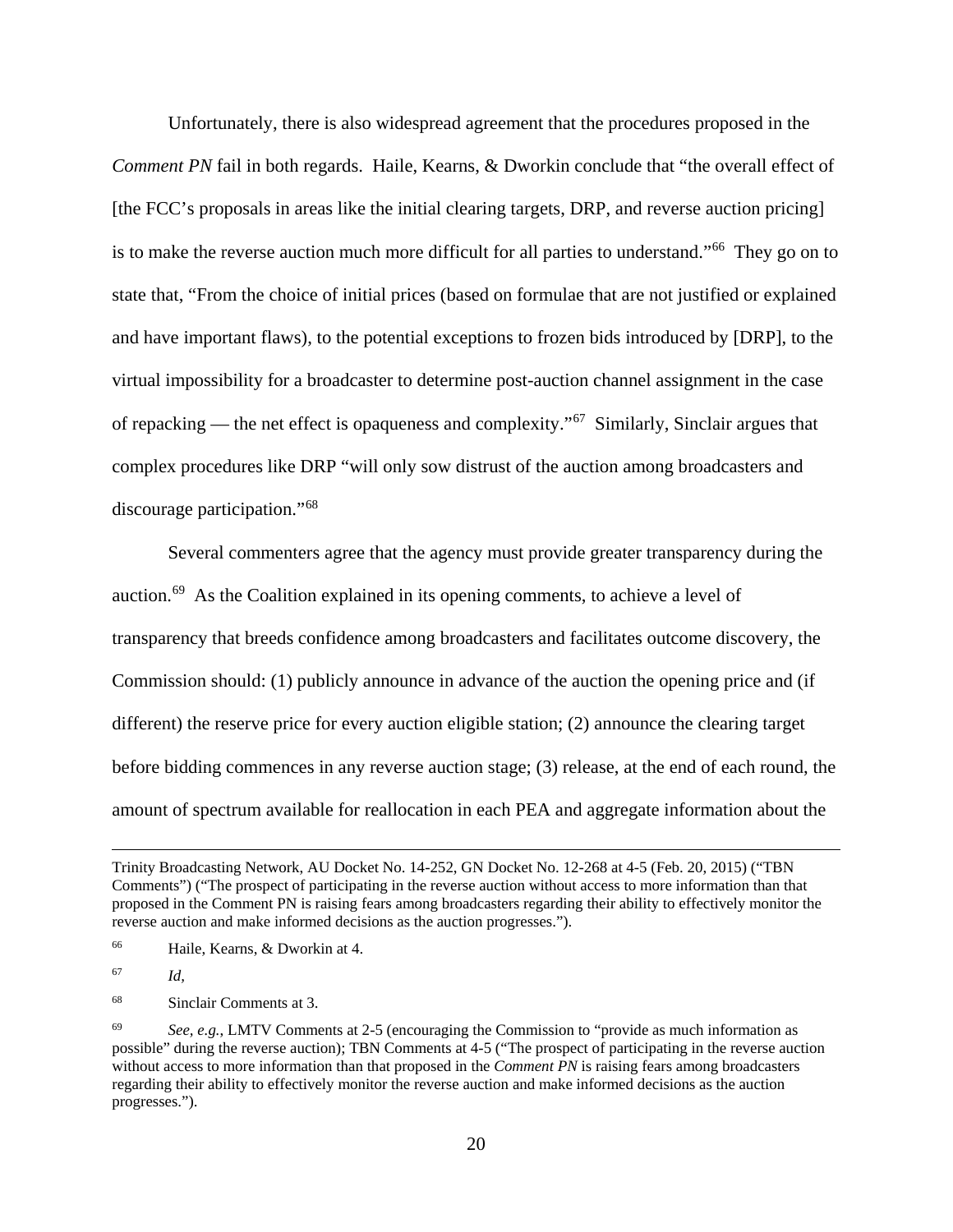<span id="page-24-0"></span>number of stations that registered, were "frozen," or remain active; (4) if the Commission adopts its DRP proposal, publicly announce when DRP has been turned off; (5) provide, on a round-byround basis, anonymized information about the offers made to each station for each bid-type; (6) provide anonymized information about whether each station accepted the bid and which stations were "frozen"; (7) provide aggregate information about the actions of stations that are mutually exclusive (not compatible on one or more channels) with each participating station; and (8) provide the total amount of payments to broadcasters for bids that the FCC has conditionally accepted.[70](#page-24-1) Given the FCC's repeated recognition of the importance of price discovery to a market-driven auction, the Commission should only withhold this information if there is a credible reason to do so, and the burden should be on the Commission to justify withholding such information.

<span id="page-24-1"></span><sup>70</sup> EOBC Comments at 43-44; *see also* Sinclair Comments at 9 (urging the Commission to "ensure a competitive auction that reflects market prices by giving reverse auction bidders at least the same information regarding the market as is made available to forward auction bidders").